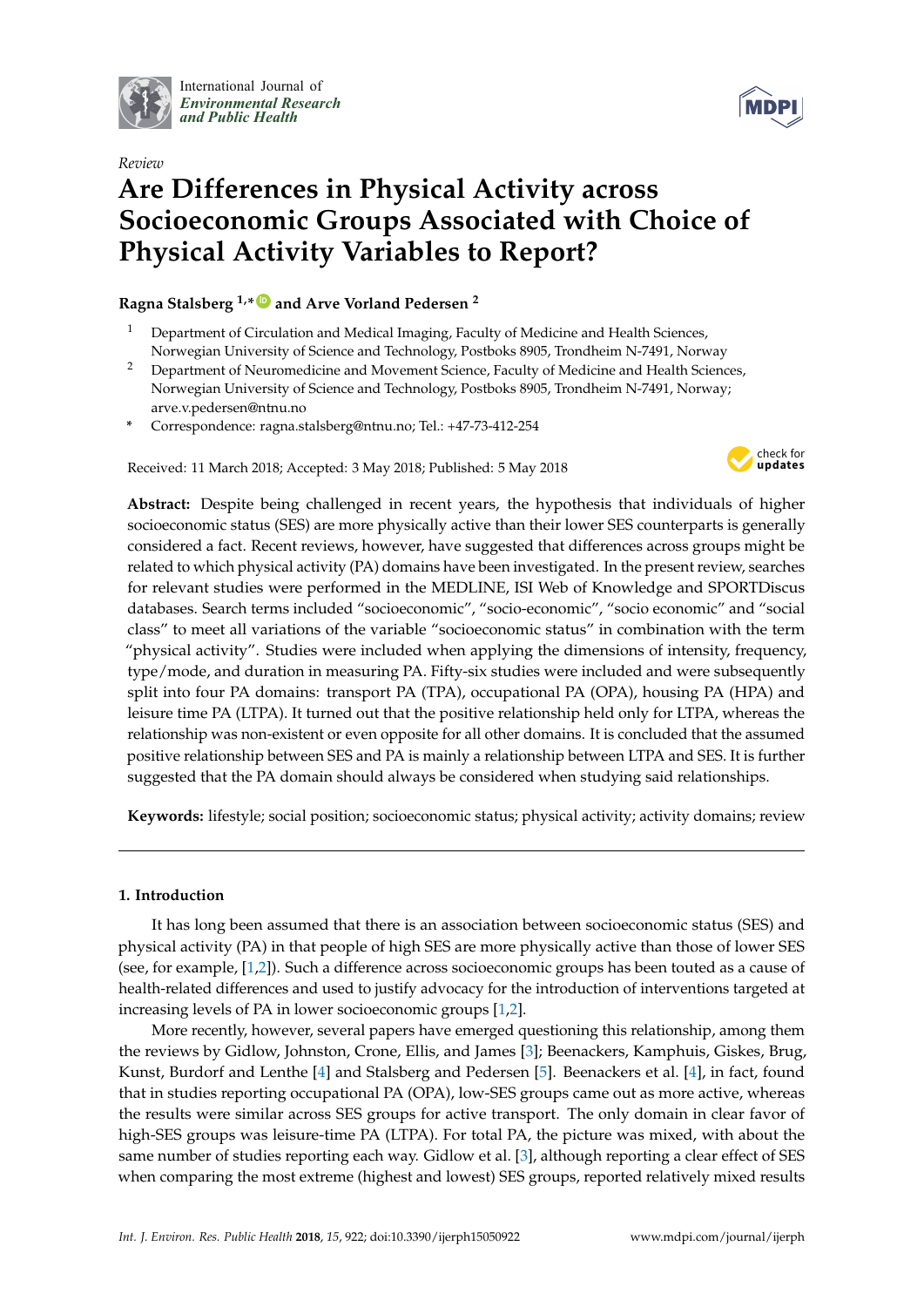for the remainder of the data. Gidlow et al. [\[3\]](#page-18-2) discussed problems with the operationalization of the SES variable but reported that education was most commonly used and seemed to produce the most stable relationships. Stalsberg and Pedersen [\[5\]](#page-18-4) identified similar methodological problems with both variables (PA and SES) as mentioned above and revealed also that more than 40% of studies on adolescents had found no differences in PA across SES groups. A few even reported opposite results with the low-SES group as more active (see [\[5\]](#page-18-4) for details).

The common denominator of the mentioned studies was that they pointed to variations in relationships across PA domains and argued that differences across socioeconomic groups might be restricted to differences in organized LTPA, whereas other PA domains such as transport PA (TPA), occupational PA (OPA) and housing PA (HPA) had been somewhat overlooked. That there would be a difference in LTPA across socioeconomic groups is perhaps less surprising, considering that individuals of low SES more often have physically demanding occupations, with heavy and repetitive work [\[6\]](#page-18-5), longer work hours, and evening and nightshift work more often [\[7\]](#page-18-6). Thus, individuals of low SES have less leisure time and less energy to participate in LTPA. Furthermore, organized LTPA is often costly, hence further decreasing the possibilities for participation in organized LTPA for low-SES individuals. True enough; studies confirm that individuals of higher SES participate more frequently in organized LTPA. Hence, interventions including organized LTPA may be less helpful to level out social inequalities in health-related variables unless they focus on increasing access for those who cannot otherwise afford it [\[8\]](#page-18-7).

Taken together, the mentioned findings suggest that reported differences in PA levels across socioeconomic groups might be biased by an undue focus on LTPA. Stalsberg and Pedersen [\[5\]](#page-18-4) concluded that although a majority of studies reported a positive relationship between high SES and PA, the relationship was far less clear than what was usually touted. Furthermore, high PA among high-SES groups reported in studies was overwhelmingly LTPA, a fact Palma and Assis highlighted [\[9\]](#page-18-8) in a commentary. These authors argued further that the whole field of research on PA and health was biased by the fact that researchers were all from developed countries and studied variables that were relevant for individuals in such countries. Palma and Assis concluded that the results of such research painted an unrepresentative picture of the field and, thus such findings would be less relevant for developing countries. Del Duca, Nahas, Garcia, Silva, Hallal, and Peres provided an elegant example, of the importance of considering multiple PA domains. In their study, when adding active commuting to the mix of PA, nearly twice as many individuals adhered to PA recommendations than when only LTPA was counted [\[10\]](#page-18-9).

In addition, comparing only the number of hours, or minutes, of PA across SES-groups does not provide sufficient evidence for conclusions about health issues. Beckvid-Henriksson, Franzén, Elinder, and Nyberg [\[11\]](#page-18-10) found, for example, that children from low-SES families were more physically active compared with their high-SES counterparts. Despite this fact, they were more often obese and overweight. The authors thus suggested that one should examine other variables such as diet to identify explanations of health differences across socioeconomic groups.

As both Gidlow et al. and Stalsberg and Pedersen have stressed, considerable methodological challenges plague studies of SES and PA [\[3,](#page-18-2)[5\]](#page-18-4). Because both SES and PA are notoriously difficult variables to operationalize; their relationship is similarly difficult to establish, and demands considerable attention to numerous mediators (see, for example, [\[8](#page-18-7)[,10\]](#page-18-9)). Although Gidlow et al. first and foremost discussed challenges related to SES measures [\[3\]](#page-18-2), Stalsberg and Pedersen, inspired by Rice and Howell [\[12\]](#page-18-11), underscored the significance of measuring several dimensions of PA [\[5\]](#page-18-4)—namely *frequency* (the number of PA events during a specific period), *intensity* (physiological effort associated with participating in a particular type of PA), *duration* (time of participation in a single bout of PA) and *type* of activity. In their paper on methodologies used to assess PA, Warren et al. reiterated the argument: that it is difficult to obtain a valid measure of PA [\[13\]](#page-18-12).

Inspired by the mentioned studies, especially the work of Beenackers et al. [\[4\]](#page-18-3) who clearly demonstrated the significance of differentiating between domains of PA, the present review set out to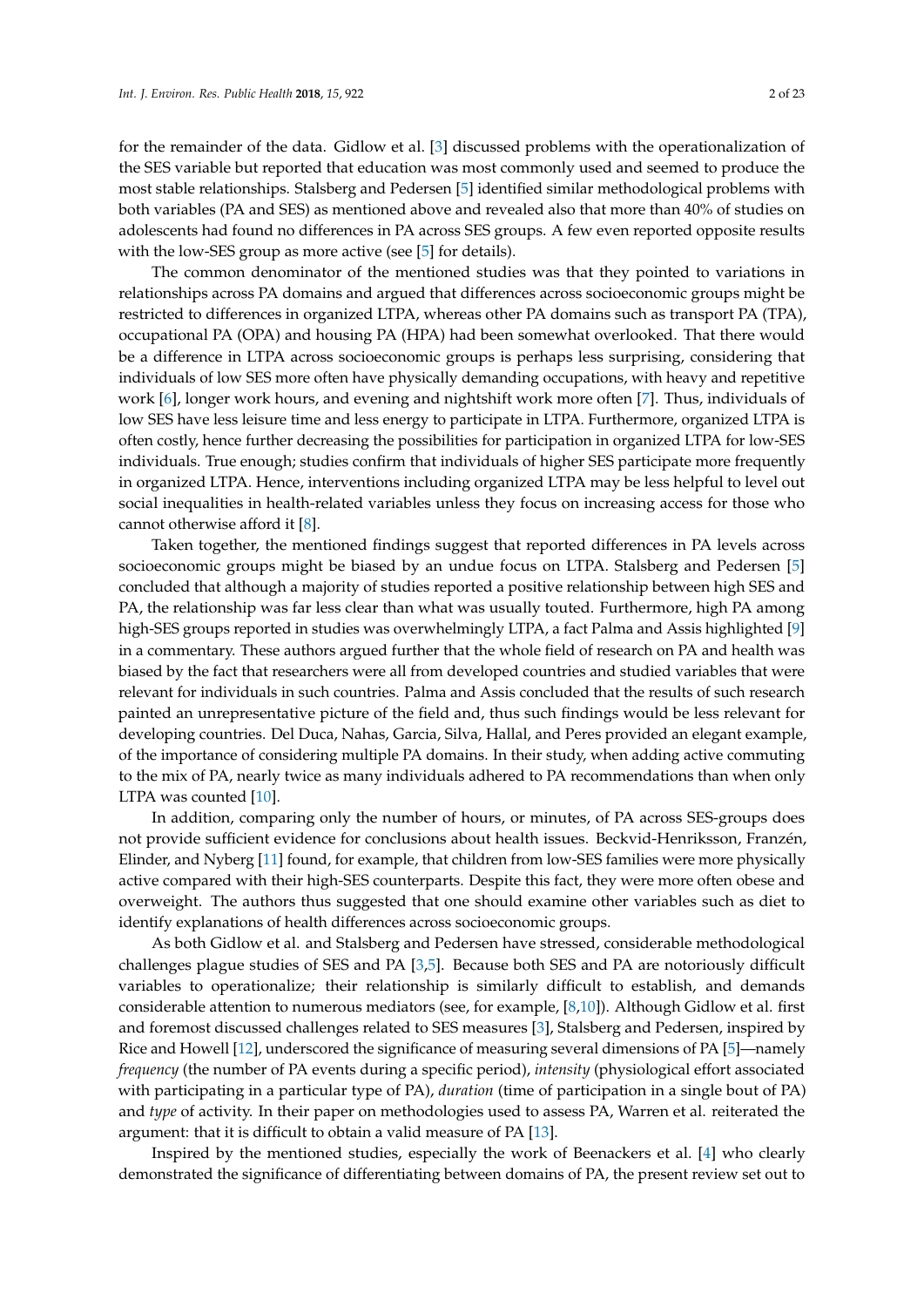investigate whether the assumed positive relationship between SES and PA may have been somewhat overestimated because the majority of studies on the topic have reported data on LTPA. There are two notable differences between Beenackers et al.'s study and the present one. First, Beenackers et al. restricted their study to European adults, whereas we imposed no such restrictions given Stalsberg and Pedersen's [\[5\]](#page-18-4) observation of regional differences outside Europe, and given Palma and Assis' [\[9\]](#page-18-8) suggestion that developing countries were misrepresented in studies of PA. Second, we attempted to present a more standardized operationalization of PA than did Beenackers et al., by applying Rice and Howells' criteria [\[12\]](#page-18-11); thereby securing data that would be more comparable across studies.

Our review is not a traditional systematic review as far as it does not seek to synthesize or summarize previously reported results. Instead, the aim was to identify variations in findings across individual studies, and to examine whether these might have stemmed from the selection of PA domains investigated.

### **2. Materials and Methods**

Computerized searches were conducted in the MEDLINE, ISI Web of Knowledge (ISI) and SPORTDiscus databases to identify all relevant articles published from 2000 to 2010. A subsequent search was performed, that encompassed more recent papers (published between 2010 and 2014). To include all variations of the variable "socioeconomic status", the search terms "socioeconomic", "socio-economic", "socio economic" and "social class" were used in combination with the term "physical activity". To exclude studies on children and adolescents, the search limit "19 years plus" was imposed upon the search performed in MEDLINE, and the terms "grownups" and "adult" were added in the ISI search. The search in SPORTDiscus was performed without pre-set boundaries.

The first, relatively open, search (Search 1) returned 1225 articles, many of which, we quickly realized were not relevant whatsoever. We therefore added further limitations, as shown in the search criteria of MEDLINE/PubMed (Search 2) presented in Table [1,](#page-3-0) which after proving their worth, were applied to all subsequent searches. We have presented Search 1 in Table [1](#page-3-0) to illustrate the differences between the two search strategies. By imposing the additional limitations, we avoided sifting through roughly 500 irrelevant titles and abstracts, as well as possible several hundred others in subsequent searches. Ultimately, slightly more than 3400 titles and abstracts were examined to identify studies that would meet the inclusion criteria, and, of those, 385 potentially relevant articles were thoroughly investigated to establish their eligibility according to the criteria.

To be included in the review articles had to report empirical studies with original data, including data from national surveys, that represented adult participants of both genders; address the relationship of SES and PA in their titles or abstracts; apply Rice and Howells' dimensions in measuring PA (i.e., intensity, frequency, type or mode and duration); and be written in English. Studies with the aim of investigating physical inactivity (PIA) that applied an adequate method of assessing the level of PA, were included.

By contrast, articles were excluded if they reported studies with samples of disabled individuals or people with diseases exclusively; reported studies on motor skills; were doctoral **theses,** descriptive or theoretical papers, abstract of books or proceedings, conference papers or reviews; reported intervention studies with only either low- or high-SES groups; reported studies with single-gender samples; reported studies using the SES of the respondents' parents (in the case of for example university students); reported studies that applied fewer than four of the mentioned dimensions in measuring PA (i.e., intensity, frequency, type or mode and duration); or primarily addressed methodological questions.

Each of the databases searched offered schemes for imposing limits on the searches. To ensure that the selections of articles were based on the same criteria, some limitations had to be imposed during the reading process and others using pre-set limitations offered by the database. Limitations imposed on the searches appear in Table [1.](#page-3-0) The first author performed all searches, and both the two authors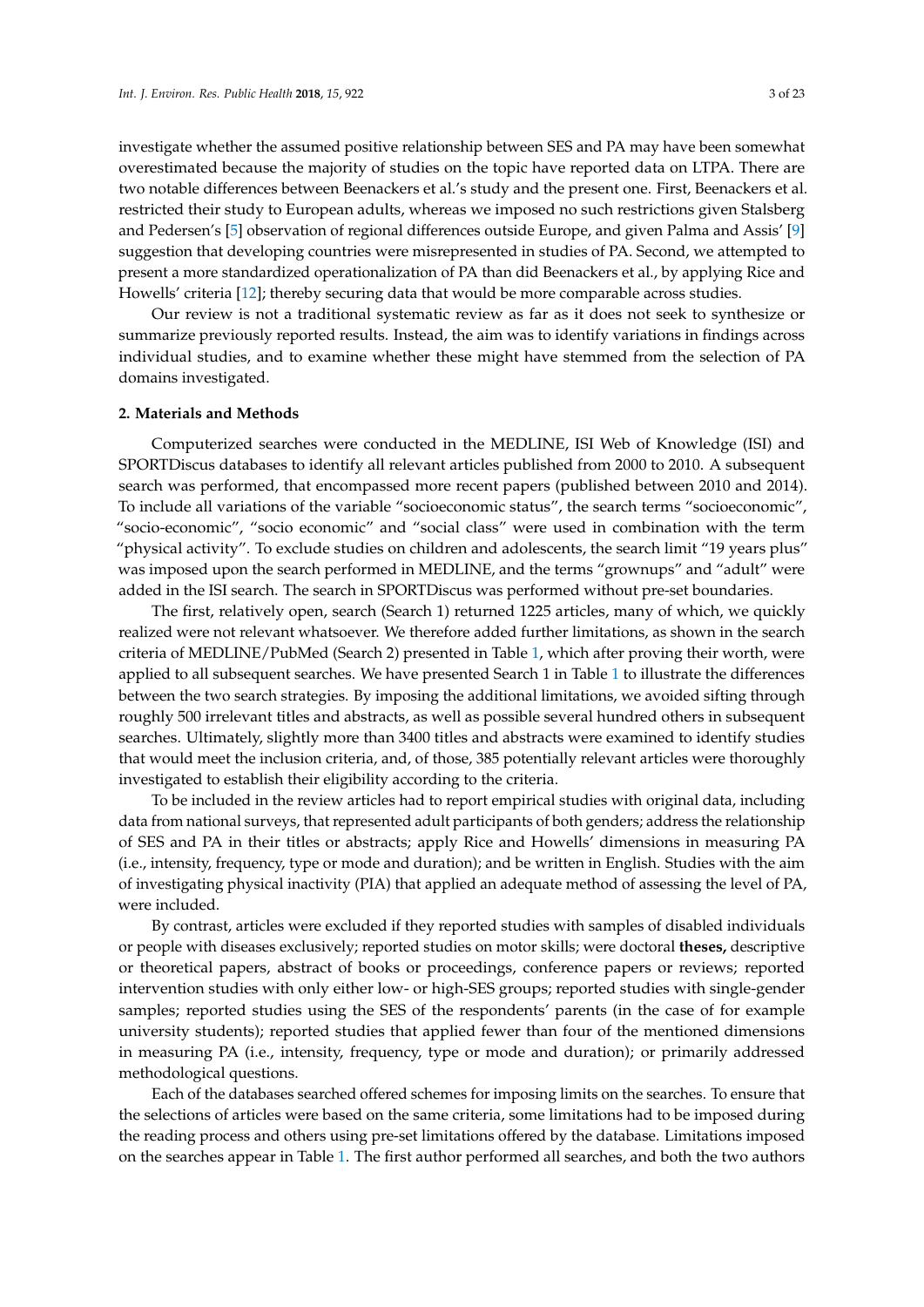discussed the few articles whose eligibility was uncertain and determined their merit according to the criteria.

<span id="page-3-0"></span>

| <b>Search Strategy</b>                                                                                                                                                                                                                                                                                                                                                                                                                                                              | <b>Articles</b><br>Identified | Potentially<br>Relevant Articles <sup>1</sup> | <b>Articles</b><br>Included |  |  |  |
|-------------------------------------------------------------------------------------------------------------------------------------------------------------------------------------------------------------------------------------------------------------------------------------------------------------------------------------------------------------------------------------------------------------------------------------------------------------------------------------|-------------------------------|-----------------------------------------------|-----------------------------|--|--|--|
| MEDLINE/PubMed 2000–2010, humans, English, 19 years plus                                                                                                                                                                                                                                                                                                                                                                                                                            |                               |                                               |                             |  |  |  |
| Physical activity and (socioeconomics or socio-economic or<br>$\mathbf{1}$<br>socioeconomic or socio economic or social class))                                                                                                                                                                                                                                                                                                                                                     | 1211                          | not assessed                                  |                             |  |  |  |
| Physical activity and (socioeconomics or socio-economic or<br>socioeconomic or socio economic or social class)) not (disease or<br>depress or injury or pregnant or neonatal or adiposity or<br>cardiovascular or cancer or kidney or iron or schizophrenia or<br>2<br>vitamin or calcium or herbal or osteoporotic or rheumatoid or<br>personality or microbial or lipoprotein or lipid or sleep or menstrual<br>or glucose or insulin or coronary or schistosomiasis or diabetes) | 725                           | 136                                           | 18                          |  |  |  |
| MEDLINE/PubMed 2010-2014, humans, English, 19 years plus                                                                                                                                                                                                                                                                                                                                                                                                                            |                               |                                               |                             |  |  |  |
| Equal to search 2 in Medline                                                                                                                                                                                                                                                                                                                                                                                                                                                        | 800                           | 64                                            | 12                          |  |  |  |
| SPORTDiscus 2000-2010                                                                                                                                                                                                                                                                                                                                                                                                                                                               |                               |                                               |                             |  |  |  |
| (Physical activity) and (socioeconomics or socio-economic or<br>$\mathbf{1}$<br>socioeconomic or socio economic or social class))                                                                                                                                                                                                                                                                                                                                                   | 262                           | 69                                            | 6                           |  |  |  |
| SPORT DISCUS 2010-2014                                                                                                                                                                                                                                                                                                                                                                                                                                                              |                               |                                               |                             |  |  |  |
| Equal to search 1 in SPORTDiscus                                                                                                                                                                                                                                                                                                                                                                                                                                                    | 360                           | 25                                            | 5                           |  |  |  |
| ISI Timespan = 2000–2010. Databases = SCI-EXPANDED, SSCI, A&HCI.                                                                                                                                                                                                                                                                                                                                                                                                                    |                               |                                               |                             |  |  |  |
| (Physical activity and (socioeconomics or socio-economic or<br>socioeconomic or socio economic or social class) and (adult or<br>1<br>grown up)                                                                                                                                                                                                                                                                                                                                     | 260                           | 43                                            | $\overline{2}$              |  |  |  |
| ISI Timespan = 2010-2014. Databases = SCI-EXPANDED, SSCI, A&HCI.                                                                                                                                                                                                                                                                                                                                                                                                                    |                               |                                               |                             |  |  |  |
| Equal to search 1 in ISI                                                                                                                                                                                                                                                                                                                                                                                                                                                            | 1007                          | 48                                            | 13                          |  |  |  |
| TOTAL                                                                                                                                                                                                                                                                                                                                                                                                                                                                               |                               |                                               | 56                          |  |  |  |

|  |  | Table 1. Search strategies and findings. |  |  |
|--|--|------------------------------------------|--|--|
|--|--|------------------------------------------|--|--|

1 The number of potentially relevant articles refers to the number prior to a control of duplicates. Duplicates identified in MEDLINE were deleted from the list if identified in ISI or SPORTDiscus. Articles identified in ISI were deleted if identified in SPORTDiscus.

### *2.1. Data Extraction*

From the studies included in the sample, data relevant to the present review were extracted, and registered the variables *aim of study*, *design*,*sample characteristics*(including gender, age, and nationality), *measures of SES*, and *outcome/conclusions*.

Next, the various measures of SES were categorized by education, income, occupation, neighborhood or other if none of the mentioned categories pertained. In addition, less precisely defined variables (e.g., when income was dichotomized as low or high) were registered. Measures of PA were registered according to the four valid measurement dimensions (i.e., duration, frequency, intensity, type, or mode of PA). Phrases similar to "for at least 30 min at a time" were coded as duration. The question of whether the exercise could be regarded as vigorous or moderate was recorded as a measure of intensity. In some studies, authors had pre-calculated intensity by type of PA, particularly when the terms "moderate" and "vigorous" activity were used or when Ainsworth's code schemas, which classify specific PA by rate of energy expenditure as the Metabolic Equivalent for Tasks (METs) [\[14\]](#page-18-13), was cited.

### *2.2. Analysis*

Papers were thoroughly reviewed for the directions of relationships reported, although-based also with attention to primary tendencies in the results. The categories of relationships, denominated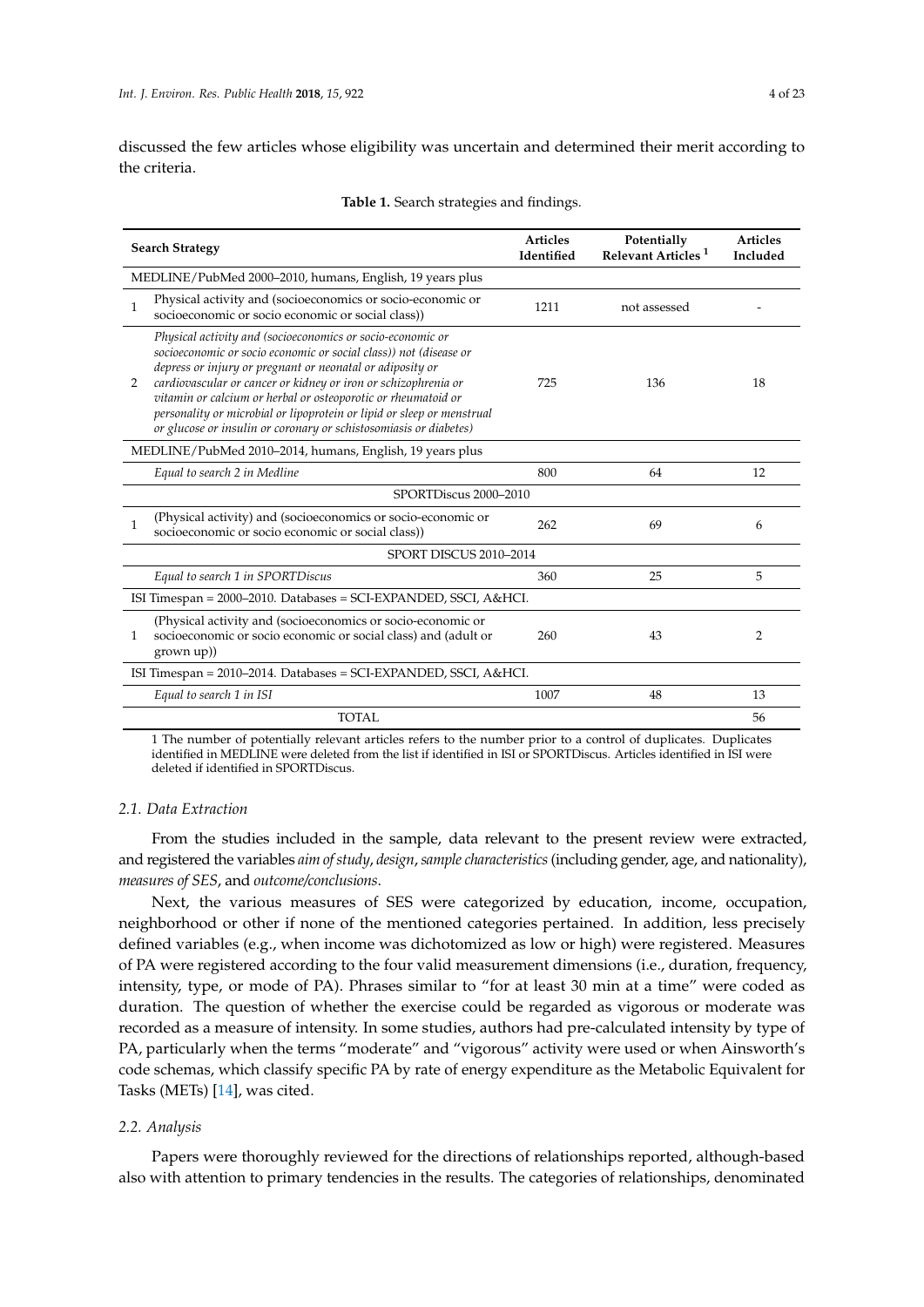as positive (i.e., high-SES groups being more active), negative (i.e., low-SES groups being more active), mixed (both high- and low SES being more active according to type of activity or SES measure) and no relation, were then sorted by continental affiliation (i.e., Europe, North America, South America, Asia, Africa, and Oceania). To minimize the complexity of presentation, studies of PIA reporting more inactivity in lower-SES groups were registered as having reported positive relationships. Studies reporting more inactivity among higher-SES groups were thus categorized as having reported a negative relationship.

Within each geographical cluster, the frequency of studies with positive, negative, mixed or no relationship were recorded for each SES measure applied. Education was applied as a measure of SES in 16 European studies, 10 of which demonstrated a positive, one a negative, four a mixed, and one a non-existent relationship. A similar procedure was performed for the different domains of PA that emerged during the analysis. If results referred to PA guidelines or to several domains of PA combined, they were recorded in separate groups.

Although results from studies of PIA were included in the analysis (more inactive groups considered less active) they were not analyzed as a freestanding group. Studies investigating gender differences were identified and analyzed both in terms of the primary (i.e., total) sample and as males and females separately.

### **3. Results**

The searches returned 56 relevant studies, which were subsequently included in the final sample. Table [1](#page-3-0) presents the search strategies and results. Above all, the outcome revealed complexity in the association between SES and PA among adults that adds important nuances to common assumptions about the relationship of SES and PA.

The sample included studies representing 30 nations in total; 22 studies were European, 11 were Asian, nine were North American, eight were South American, five were Oceanian (i.e., Australian) and one was African (i.e., Nigerian). Almost three out of four (41) of the articles had been published during the second half of the period (2008–2014) and a third during the past 2 years. The samples varied widely, from 276 [\[15\]](#page-18-14) to 55,151 [\[16\]](#page-19-0), and women were slightly overrepresented in nearly every study. Regarding age composition, the studies' samples were relatively similar; at the extremes, one had a mean age of 22.4 years [\[17,](#page-19-1)[18\]](#page-19-2) and the other a mean age of 75 years [\[19\]](#page-19-3). Except for samples from a few studies with slightly narrower age ranges, samples ranged from 18 to 65 or from 16 to 75 years. Three North American studies had particularly high-age samples of 53–97, 65–80+ and 50–79 years. Most of the studies were based on data from either interviewer- (e.g., telephone) or self-administered questionnaires, with the notable exceptions of van Dyck et al. [\[20\]](#page-19-4), who complemented their data using accelerometers, and Golubic et al. [\[21\]](#page-19-5), who combined self-reporting with heart rate and movement censoring. The vast majority of studies (*n* = 48) used education as an SES measure, whereas occupation was the most rarely applied measure  $(n = 14)$ . Usually, two or more but no more than five measures were applied in each study to establish SES.

Three fourths of all studies analyzed reported results related to all four dimensions of PA. In 30 of those studies, PA was operationalized as a rate of energy expenditure (e.g., total energy expenditure (TEE) or METs). When results from fewer than four dimensions were reported, intensity was the dimension most often excluded from analysis.

In what follows, four tables are presented describing studies in the sample. Each table describes a different direction of relationships; Table [2](#page-8-0) includes studies demonstrating predominantly positive relationships (i.e., high SES groups reported to be more active than low-SES groups), Table [3](#page-9-0) includes studies with negative relationships (i.e., low-SES groups reported to be more active than high-SES groups), Table [4](#page-10-0) includes studies reporting no relationship, and Table [5](#page-13-0) includes studies demonstrating mixed relationships (i.e., positive, negative and non-existent) within the same study. Each table lists articles according to continental affiliation and, thereafter, by year of publication.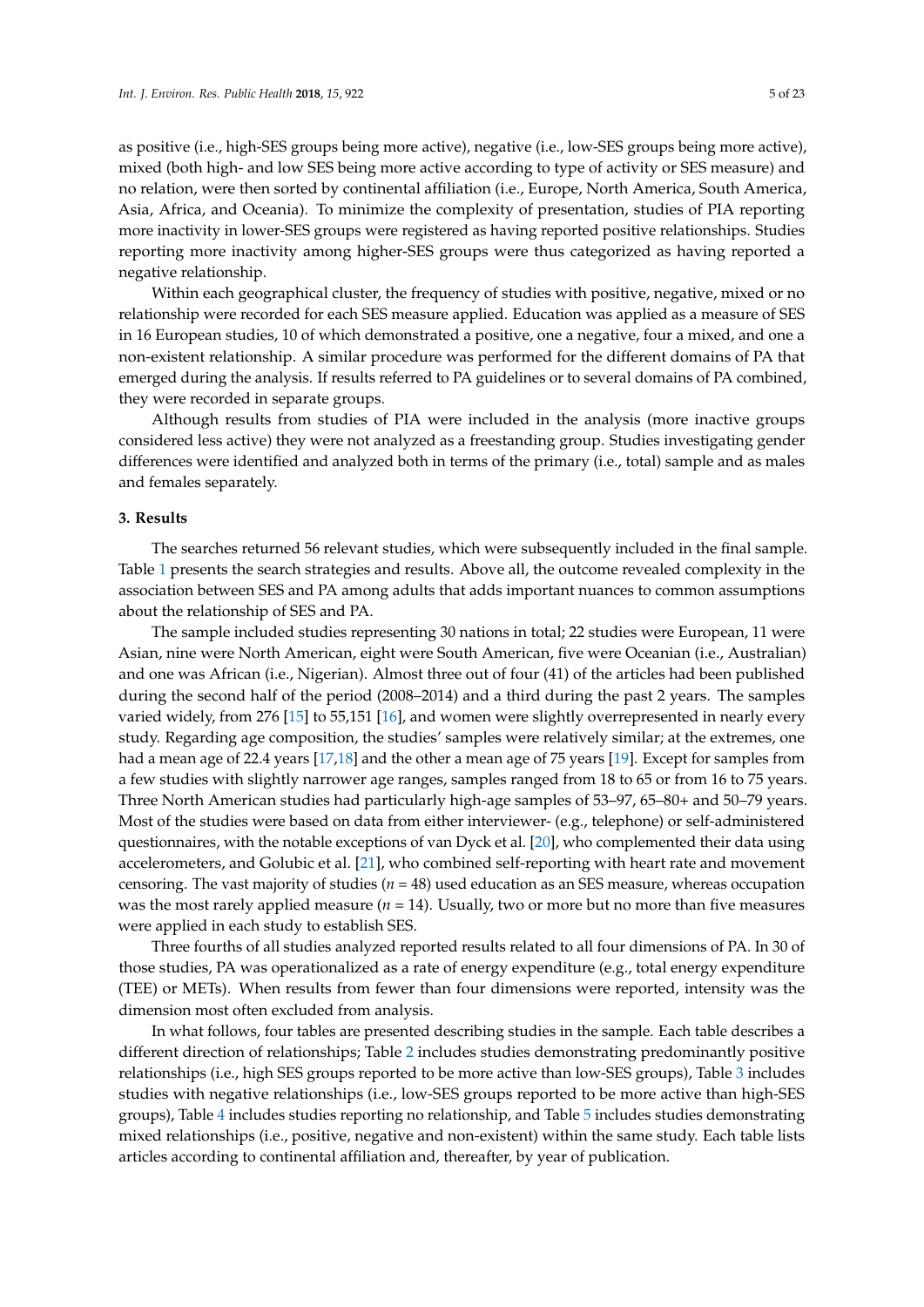| Study                           | Aim and Study Design                                                                                                                                                         | Sample                                                                  | Measures of SES <sup>1</sup>                                                        | Outcome/Conclusion                                                                                                                                                                                                                                                                                                                                                                                                                                                                                                                                                                                                                                                                                                                                                                                                       |
|---------------------------------|------------------------------------------------------------------------------------------------------------------------------------------------------------------------------|-------------------------------------------------------------------------|-------------------------------------------------------------------------------------|--------------------------------------------------------------------------------------------------------------------------------------------------------------------------------------------------------------------------------------------------------------------------------------------------------------------------------------------------------------------------------------------------------------------------------------------------------------------------------------------------------------------------------------------------------------------------------------------------------------------------------------------------------------------------------------------------------------------------------------------------------------------------------------------------------------------------|
| Bernstein<br>et al., 2001       | Describe the distribution of PA.<br>Questionnaires/measures of weight<br>and height                                                                                          | $n = 3410$<br>M: 1707<br>F: 1703<br>Age: 35-74<br>SWITZER-LAND          | Education: +<br>Income: $-$<br>Occupation: -<br>Neighborhood: -<br>Other: $-$       | Sedentarism (related to total energy expended) is more prevalent in () W and lower SES<br>persons [22]                                                                                                                                                                                                                                                                                                                                                                                                                                                                                                                                                                                                                                                                                                                   |
| Bertrais<br>et al., 2004        | Evaluate the characteristics of<br>subjects meeting public health PA<br>recommendations.<br>Ouestionnaire                                                                    | $n = 7404$<br>M: 3404<br>F: 4000<br>Age: 45-68<br><b>FRANCE</b>         | Education: +<br>Income: $-$<br>Occupation: -<br>Neighborhood: +<br>Other: -         | In W, but not M, education level was positively related to meeting Public health<br>recommendations (PHR) (related to METs). Resident location was not related to the probability<br>of meeting the PHR in M, whereas W who did not live in an urban pole were more likely to<br>meet the PHR compared with women who did [23]                                                                                                                                                                                                                                                                                                                                                                                                                                                                                           |
| Kamphuis<br>et al., 2008        | Examine the contribution of<br>neighborhood, household,<br>and individual factors to SES<br>inequalities in sports participation in<br>a multilevel design.<br>Postal survey | $n = 3839$<br>M: 1836<br>F: 2003<br>Age: 25-75<br><b>HOLLAND</b>        | Education: +<br>Income: +<br>Occupation: -<br>Neighborhood: +<br>Other: deprivation | The lowest educated and lowest income group were most likely to report no sports<br>participation. Significant clustering of no sports participation within neighborhoods. Two out<br>of three indicators of material deprivation (crowding or having financial problems) and all<br>three indicators of social deprivation increased the likelihood of doing no sports. In addition,<br>these factors showed higher prevalence among lower SES groups [24]                                                                                                                                                                                                                                                                                                                                                              |
| Borodulin<br>et al., 2008       | Investigate the associations of age<br>and education with types of LTPA.<br>Self-reported questionnaire                                                                      | $n = 4437$<br>M: 1940<br>F: 2497<br>Age: 25-64<br><b>FINLAND</b>        | Education: +<br>Income: -<br>Occupation: -<br>Neighborhood: -<br>Other: -           | Education was directly associated with conditioning and overall LTPA in M and W, but no<br>association was found with daily PA. For both M and W, low education group reported<br>significantly less conditioning activity and overall LTPA than the middle and high education<br>groups $[25]$                                                                                                                                                                                                                                                                                                                                                                                                                                                                                                                          |
| Kwaśniewska<br>et al., 2010     | Analyze the epidemiology of TPA<br>and investigate the relationship<br>between TPA and SES and lifestyle.<br>Questionnaire                                                   | $n = 7280$<br>M: 3747<br>F: 3533<br>Age: 20-74<br><b>POLAND</b>         | Education: +<br>Income: +<br>Occupation: -<br>Neighborhood: -<br>Other: $-$         | Prevalence of walking/cycling less than 15 min/day was the highest among those with<br>secondary education (both M and W), with the lowest income in M and with the monthly<br>income 130-260 Euros/month in W. Active transportation lasting 15+ min/day was most<br>prevalent in M and W with monthly income above 260 Euros/month. Among both M and W<br>commuting 30+ min/day there was a domination of persons with university education [26]                                                                                                                                                                                                                                                                                                                                                                       |
| Stringhini<br>et al., 2011      | Examine whether health behaviors<br>are equally important mediators of<br>the SES-health associations in<br>different cultural settings.<br>Questionnaire                    | $n = 30,933$<br>M: 21,906<br>F: 9027<br>Age: 35-55<br>UK/FRANCE         | Education: +<br>Income: +<br>Occupation: +<br>Neighborhood: -<br>Other: -           | The difference in prevalence between highest and lowest occupational group was 15% for being<br>PIA. Participation in the lowest occupational group compared to those in the highest were<br>more likely to be $(\ldots)$ PIA [27]<br>(Only Whitehall II, phase I (the British study) is included due to the PA measure criteria)                                                                                                                                                                                                                                                                                                                                                                                                                                                                                        |
| ${\rm Lobszewski}$ et al., 2011 | Evaluate the prevalence,<br>socio-demographical patterns and<br>behavioral characteristics of LTPA.<br>Questionnaire                                                         | $n = 15,000$<br>M: unknown<br>F: unknown<br>Age: 45-64<br><b>POLAND</b> | Education: +<br>Income: +<br>Occupation: -<br>Neighborhood: -<br>Other: $-$         | % of persons engaging in walking in their leisure time was highest in higher income groups.<br>In the lower income SES groups, this proportion was significantly lower. 28.7 of respondents<br>with higher education participated in moderate exercises, 18.2% with secondary education and<br>11.2% of those with primary or vocational education. 27.8% with the highest income performed<br>moderate PA, but significantly lower for those with a lower income. Strong correlation between<br>education and vigorous PA; those with higher education participated significantly more than<br>those with lower education did. A similar correlation was observed for the income variable.<br>Those of lower or medium SES engaged in vigorous exercises significantly less often than those<br>with higher income [28] |

# **Table 2.** Studies investigating PA in adults across SES. Positive relationships.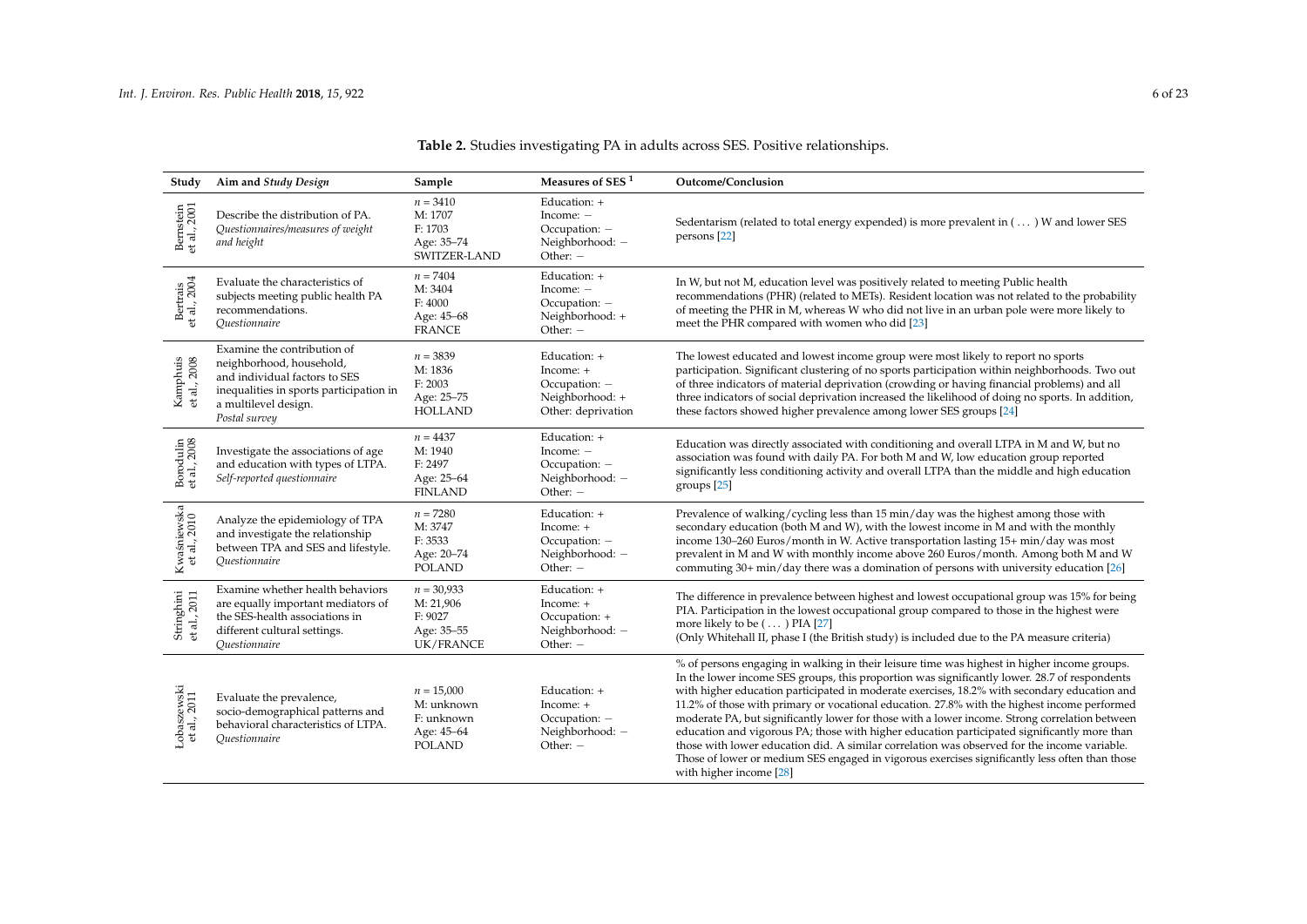| Study                                                                         | Aim and Study Design                                                                                                                                                   | Sample                                                              | Measures of SES <sup>1</sup>                                                         | Outcome/Conclusion                                                                                                                                                                                                                                                                                                                                                                                                                                                                                                                                                                                    |
|-------------------------------------------------------------------------------|------------------------------------------------------------------------------------------------------------------------------------------------------------------------|---------------------------------------------------------------------|--------------------------------------------------------------------------------------|-------------------------------------------------------------------------------------------------------------------------------------------------------------------------------------------------------------------------------------------------------------------------------------------------------------------------------------------------------------------------------------------------------------------------------------------------------------------------------------------------------------------------------------------------------------------------------------------------------|
| Borodulin<br>et al., 2012                                                     | Explore associations of education and<br>income with BMI and study the<br>mediating pathways through health<br>behavior.<br>Ouestionnaire                              | $n = 3258$<br>M: 1555<br>F: 1703<br>Age: 25-75<br><b>FINLAND</b>    | Education: +<br>Income: +<br>Occupation: -<br>Neighborhood: -<br>Other: $-$          | Significantly positive relationships found between education and LTPA and between income<br>and LTPA for M and W [29]                                                                                                                                                                                                                                                                                                                                                                                                                                                                                 |
| Ord<br>al., 2013<br>ಕ                                                         | Examine the extent to which green<br>space is a venue for PA and if this<br>could account for SES health<br>inequalities in green neighborhood.<br>Survey              | $n = 3679$<br>M: 1621<br>F: 2058<br>Age: 16-75+<br><b>SCOTLAND</b>  | Education: -<br>Income: +<br>Occupation: -<br>Neighborhood: -<br>Other: -            | An independent, positive association between household income and meeting the<br>recommended walking guidelines and participation in green PA [30]                                                                                                                                                                                                                                                                                                                                                                                                                                                    |
| $\begin{array}{c} \text{Uijtdwilligen} \\ \text{et al.,} \, 2014 \end{array}$ | Examine the longitudinal of<br>person-related factors with PA<br>behavior in young adults.<br>Semi-structured interview                                                | $n = 499$<br>M: 248<br>F: 251<br>Age: 21-36<br><b>HOLLAND</b>       | Education: -<br>Income: $-$<br>Occupation: -<br>Neighborhood: -<br>Other: employment | M and W having no paid work spent significantly more time in Moderate PA than those<br>working full time. Full-time working M spent significantly more time in vigorous PA than<br>those without paid work. W: No association [31]                                                                                                                                                                                                                                                                                                                                                                    |
| Marques<br>et al., 2014<br>et al.,                                            | Identify correlated factors that<br>explain the recommended level of<br>LTPA among Portuguese adults.<br><i><u><b>Ouestionnaire</b></u></i>                            | $n = 2166$<br>M: 972<br>F: 1194<br>Age: 31-60<br>PORTUGAL           | Education: +<br>Income: $-$<br>Occupation: +<br>Neighborhood: -<br>Other: -          | For M, those with middle SES (OR = 1.47, 95% CI: 1.04–2.06, $p = 0.028$ ), high SES (OR = 1.88,<br>95% CI: 1.35–2.62, $p < 0.001$ ), had a higher and significant tendency for meeting PA<br>recommendation in leisure time. For W, middle SES (OR = 1.40, 95% CI: 1.04–1.89, $p = 0.026$ ),<br>middle level of education (OR = 1.41, 95% CI: 1.05–1.89, $p = 0.023$ ) were significantly associated<br>with meeting PA recommendations during leisure time. For W, educational level was not<br>significant when incorporated into the multivariate analysis [32]                                    |
| Satariano<br>et al., 2002                                                     | Examine the extent to which<br>differences in LTPA are associated<br>with differences in living<br>arrangements.<br>Ouestionnaire                                      | $n = 2073$<br>M: 842<br>F: 1231<br>Age: 53-97<br><b>USA</b>         | Education: +<br>Income: +<br>Occupation: -<br>Neighborhood: +<br>Other: employed     | Level of education was an important factor for both W and M. Those who engaged in higher<br>levels of LTPA in both the full sample and among the married W were more likely to have had<br>more than 12 years of education. Odds of participation were also elevated among W with more<br>than 12 years of education. Engagement in highly vigorous PA compared to brisk PA also was<br>elevated among W with more than 12 years of education (associations of LTPA and<br>income/neighborhood are unknown) [19]                                                                                      |
| Huston<br>et al., 2003                                                        | Examine associations between<br>perceived neighborhood<br>characteristics, access to places for PA,<br>and LTPA.<br>Phone survey                                       | $n = 1796$<br>M: 680<br>F: 1116<br>Age: 18-65+<br><b>USA</b>        | Education: +<br>Income: +<br>Occupation: -<br>Neighborhood: +<br>Other: $-$          | The % reporting any PA increased with increasing education level and with increasing income.<br>The % engaging in recommended PA was higher in higher education groups and increased<br>with increasing income. Although neighborhood characteristics were positively associated with<br>engaging in any LTPA, these associations did not remain significant after adjusting for<br>socio-demographic and other environmental factors. Neighborhood trails were also positively<br>associated with engaging in PA, even after adjusting for socio-demographic and other<br>environmental factors [33] |
| Ashe<br>al., 2008                                                             | Determine the proportion of elders<br>who achieved a recommended<br>amount of PA, and identify variables<br>associated with meeting guidelines.<br>Telephone interview | $n = 24.233$<br>M: 14,539<br>F: 9694<br>Age: 65-80<br><b>CANADA</b> | Education: +<br>Income: +<br>Occupation: -<br>Neighborhood: -<br>Other: -            | Higher proportions of people in the No chronic disease group met the PA guidelines if there was<br>a higher level of education or income. Respondents in the highest income and education<br>categories in the Chronic disease group attained the same proportion as the overall mean for the<br>No chronic disease [34]                                                                                                                                                                                                                                                                              |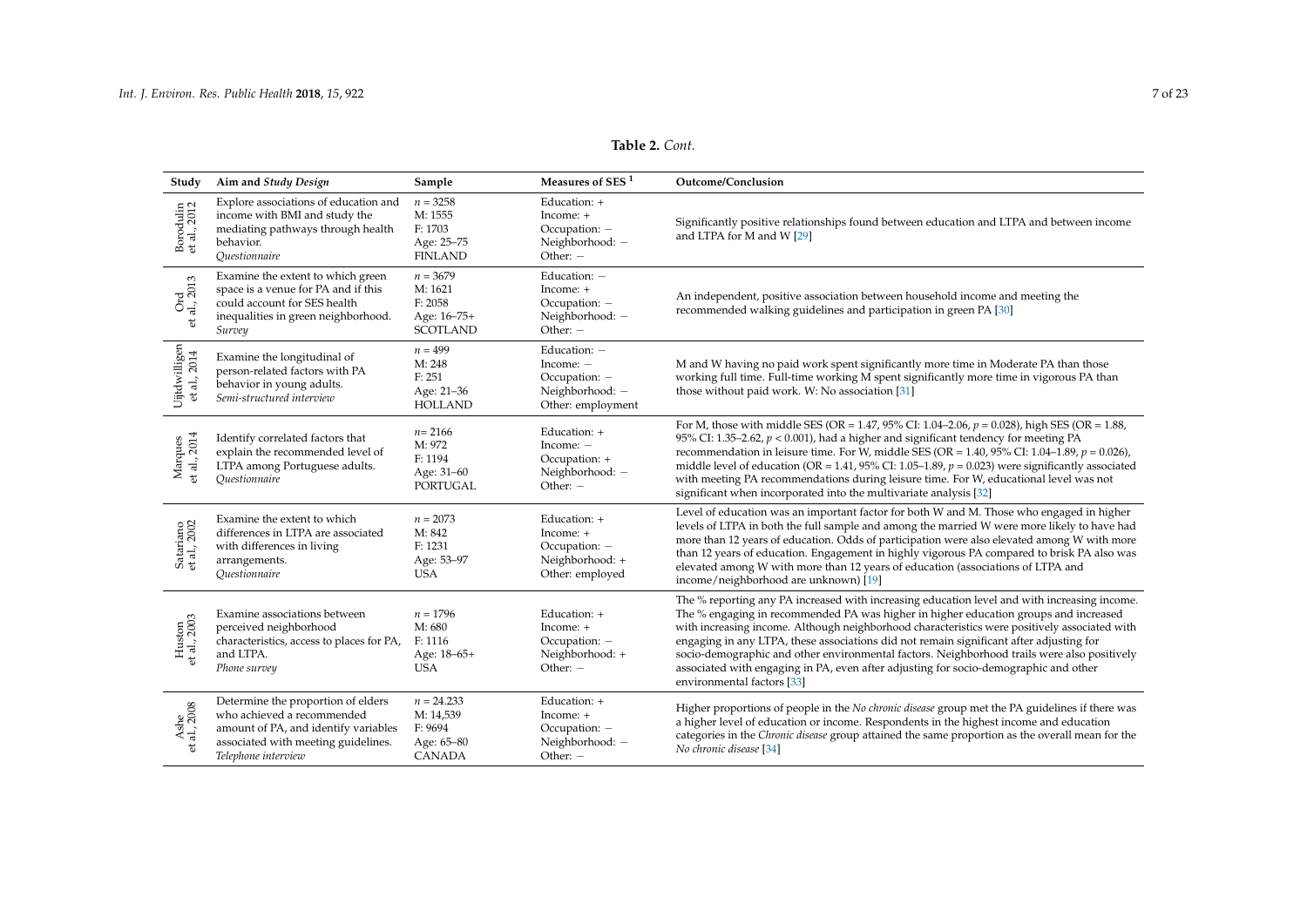# **Table 2.** *Cont.*

| Study                                | Aim and Study Design                                                                                                                                                                       | Sample                                                                | Measures of SES <sup>1</sup>                                                                            | Outcome/Conclusion                                                                                                                                                                                                                                                                                                                                                                                                                                                                                                                                                                       |
|--------------------------------------|--------------------------------------------------------------------------------------------------------------------------------------------------------------------------------------------|-----------------------------------------------------------------------|---------------------------------------------------------------------------------------------------------|------------------------------------------------------------------------------------------------------------------------------------------------------------------------------------------------------------------------------------------------------------------------------------------------------------------------------------------------------------------------------------------------------------------------------------------------------------------------------------------------------------------------------------------------------------------------------------------|
| Azagba & Sharaf,<br>2014             | Examine LTPIA and its correlates<br>among older Canadian adults.<br>Questionnaire                                                                                                          | $n = 45,265$<br>M: 22,814<br>F: 22,451<br>Age: 50-79<br>CANADA        | Education: +<br>Income: +<br>Occupation: -<br>Neighborhood: -<br>Other: $-$                             | Significant association with being PIA. Education: postsecondary (OR = $0.62$ , CI = $0.57-0.68$ ),<br>some postsecondary (OR = $0.68$ , CI = $0.58 - 0.80$ ) and secondary (OR = $0.81$ , CI = $0.73 - 0.91$ ) are<br>less likely to be PIA relative to those with less than secondary education. Income: only the high<br>and low middle-income categories are significantly different from low income. Those in the<br>high-income category are less likely to be PIA than the low-income category ( $OR = 0.90$ ,<br>$CI = 0.81 - 1.00$ [35]                                         |
| Dias-da-Costa<br>et al., 2005        | Measure the prevalence of PIA<br>during leisure time, and identify<br>variables associated.<br><i><u><b>Ouestionnaire</b></u></i>                                                          | $n = 1968$<br>M: 846<br>F: 1122<br>Age: 20-69<br><b>BRAZIL</b>        | Education: +<br>Income: +<br>Occupation: -<br>Neighborhood: -<br>Other: household                       | Schooling and economic level were inversely related to low LTPA [36]                                                                                                                                                                                                                                                                                                                                                                                                                                                                                                                     |
| Azevedo<br>et al., 2007              | Explore the association between<br>gender and LTPA, and study a variety<br>of variations associated with PA.<br>Questionnaire                                                              | $n = 3100$<br>M: 1344<br>F: 1756<br>Age: 20-70<br><b>BRAZIL</b>       | Education: +<br>Income: $-$<br>Occupation: -<br>Neighborhood: -<br>Other: economic level                | M with high education presented 75% lower risk of scoring zero in comparison to those with<br>low education. Among W, this difference was 35%. Economic level showed a clear<br>dose-response positive association with the PA score among W. Those in the least wealthy<br>group ('E') presented 110% increased prevalence of score zero in comparison with those from<br>level "A". Among M, groups "C", "D" and "E" presented comparable prevalence of subjects<br>scoring zero, approximately 60% higher than M from the "A" level [37]                                              |
| Reis<br>al., 2013<br>$\ddot{\sigma}$ | Examine the association between<br>walkability and PA outcomes, and the<br>effect of income on the relation<br>between walkability and PA in adults.<br><i><u><b>Ouestionnaire</b></u></i> | $n = 697$<br>M: 334<br>F: 363<br>Age: 18-65<br><b>BRAZIL</b>          | Education: -<br>Income: +<br>Occupation: -<br>Neighborhood: +<br>Other: numbers of cars,<br>children    | No interactions between walkability and income were found. Leisure-time<br>moderate-to-vigorous PA ranged 12.2–19.3% in low income areas, and 25.3–35.8% in<br>high-income areas. Neighborhood income was independently associated with leisure-time<br>moderate-to-vigorous PA (OR = 1.70, 95% CI = 1.06, 2.74, $p = 0.029$ ) [38]                                                                                                                                                                                                                                                      |
| & Siahpush,<br>2006<br>Brown         | Investigate predictors of being<br>sedentary.<br>National Health Survey                                                                                                                    | $n = 16,243$<br>M: 7600<br>F: 8643<br>Age: 18-60+<br><b>AUSTRALIA</b> | Education: +<br>Income: +<br>Occupation: +<br>Neighborhood: Index of<br>relative SES                    | Low education level, blue-collar occupation, low income, and area social disadvantage were all<br>significant predictors of sedentary behavior. Significant relationships between all SES variables<br>and PA levels in both M and W.<br>All indicators of low SES are powerful individual contributors to being sedentary [39]                                                                                                                                                                                                                                                          |
| Cerin<br>et al., 2008                | Identify individual, social,<br>and environmental contributors to<br>individual- and area-level differences<br>in LTPA across SES.<br>Ouestionnaire                                        | $n = 2194$<br>M: 790<br>F: 1404<br>Age: 20-65<br><b>AUSTRALIA</b>     | Education: +<br>Income: +<br>Occupation: -<br>Neighborhood: +<br>Other: employment<br>status, household | Respondents with a medium household income had 12.9%, and those with a high household<br>income had 23.5% higher mean values of walking for recreation than respondents with a low<br>household income. Compared to the SES reference categories, individuals with a secondary<br>education, with medium household income, and living in a medium-income neighborhood<br>would report 33.5% more recreational walking due to differences in the examined mediating<br>variables. The mediated difference in mean walking between the lowest and highest SES<br>categories was 53.9% [40] |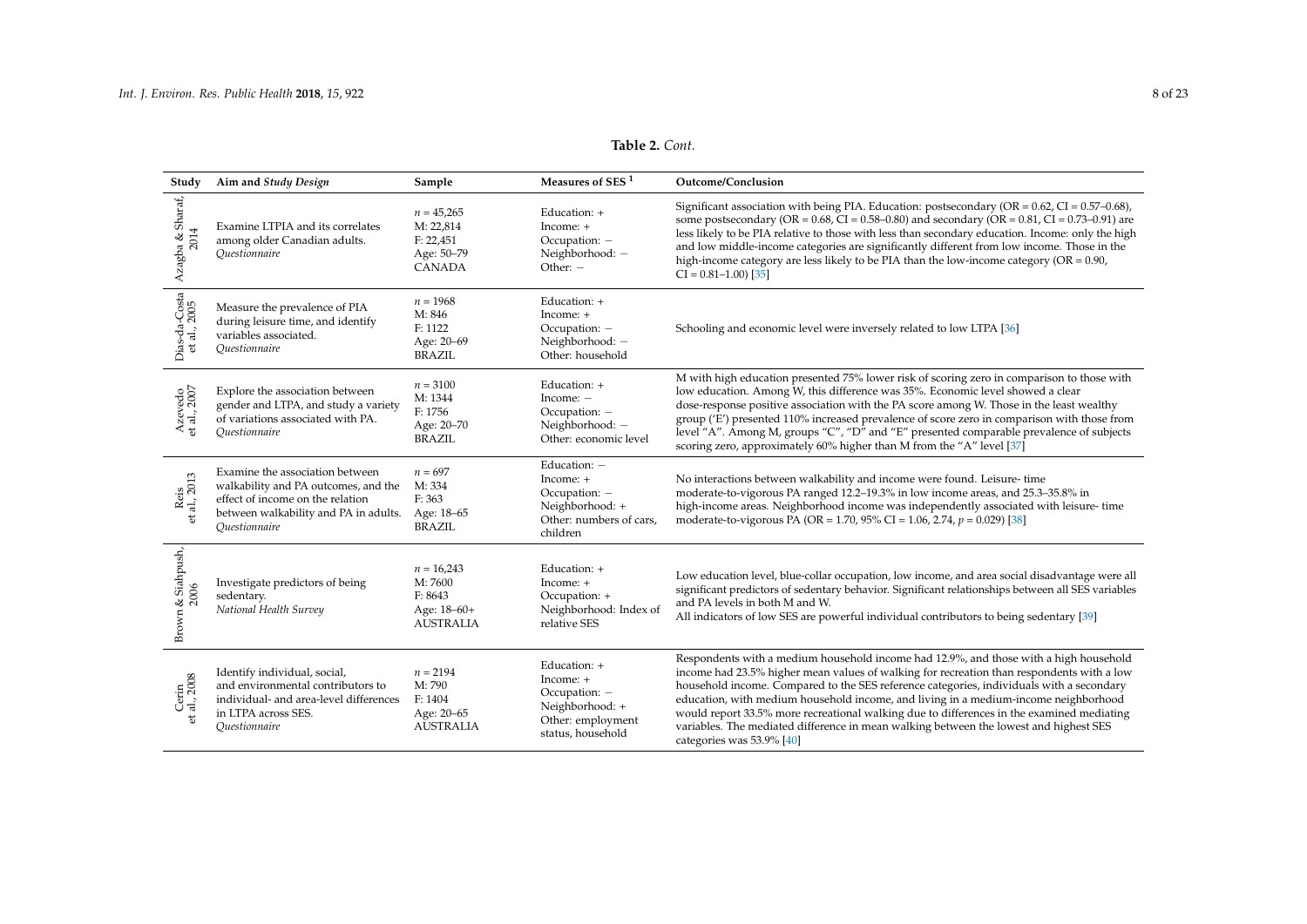# **Table 2.** *Cont.*

| Study                        | Aim and Study Design                                                                                                                                                                                                         | Sample                                                                     | Measures of SES <sup>1</sup>                                                               | Outcome/Conclusion                                                                                                                                                                                                                                                                                       |
|------------------------------|------------------------------------------------------------------------------------------------------------------------------------------------------------------------------------------------------------------------------|----------------------------------------------------------------------------|--------------------------------------------------------------------------------------------|----------------------------------------------------------------------------------------------------------------------------------------------------------------------------------------------------------------------------------------------------------------------------------------------------------|
| Gearon<br>et al., 2013       | Ascertain the contribution of specific<br>dietary elements and LTPA to<br>variations in obesity with education.<br>Ouestionnaire                                                                                             | $n = 30,630$<br>M: 12,141<br>F: 18,489<br>Age: mean 55<br><b>AUSTRALIA</b> | Education: +<br>Income: $-$<br>$Occupation: -$<br>Neighborhood: -<br>Other: $-$            | Those with lower educational attainment appeared less likely to engage in high levels of LTPA<br>for both M and W $[41]$                                                                                                                                                                                 |
| Mabry<br>et al., 2012        | Identify sociodemographic,<br>anthropometric, and behavioral<br>correlations of occupational,<br>transport and leisure-time inactivity<br>(OPIA, TPIA and LTPIA), and sitting<br>time among adults in Oman.<br>Ouestionnaire | $n = 1335$<br>M: 591<br>F: 744<br>Age: mean 36.3<br><b>OMAN</b>            | Education: $+$<br>Income: $-$<br>$Occupation: -$<br>Neighborhood: -<br>Other: work status  | M: no significant association with OPIA or TPIA. Significantly higher odds of LTPIA for lower<br>education ( $p = 0.03$ ), and for not employed vs. employed ( $p < 0.05$ ).<br>F: no significant association with OPIA or TPIA. OR of LTPIA were 1.8 higher for not<br>employed [42]                    |
| ਚੋ<br>ర్<br>niyi & (<br>2010 | Explore the SES and demographic<br>predictors of PA in pre-retired and<br>retired in Nigeria.<br><i>Ouestionnaire</i>                                                                                                        | $n = 532$<br>M: Unknown<br>F: Unknown<br>Age: 28-68<br><b>NIGERIA</b>      | Education: $+$<br>Income: $+$<br>$Occupation: -$<br>Neighborhood: -<br>Other: job duration | For both the retired and pre-retirement civil servants () current monthly income and job<br>duration significantly predicted their engagement in mod PA. The lowest income group and<br>the respondents with shortest job duration had significantly lower engagement than the higher<br>SES groups [43] |

<sup>1</sup> The symbols +/ − indicates whether the particular SES measure is used in the study (+) or not (−).

# **Table 3.** Studies investigating PA in adults across SES. Negative relationships.

<span id="page-8-0"></span>

| Study                     | Aim and Study Design                                                                                                                                                                   | Sample                                                         | Measures of SES <sup>1</sup>                                                                        | Outcome/Conclusion                                                                                                                                                                                                                                                                    |
|---------------------------|----------------------------------------------------------------------------------------------------------------------------------------------------------------------------------------|----------------------------------------------------------------|-----------------------------------------------------------------------------------------------------|---------------------------------------------------------------------------------------------------------------------------------------------------------------------------------------------------------------------------------------------------------------------------------------|
| Van Dyck<br>et al., 2010  | Investigate whether neighborhood<br>walkability is positively associated with<br>PA and whether this association is<br>moderated by neighborhood SES.<br>Ouestionnaire + accelerometer | $n = 1166$<br>M: 558<br>F: 607<br>Age: 20–65<br><b>BELGIUM</b> | Education: $-$<br>$Income: -$<br>$Occupation: -$<br>Neighborhood: annual<br>household<br>Other: $-$ | Living in a high-SES neighborhood was associated with significantly less walking for<br>transport and more motorized transport. The accelerometer measured less activity<br>$(min/day)$ in the high SES neighborhood $[20]$                                                           |
| uessous<br>al, 2014<br>こせ | Examine the association of<br>cardiovascular risk factors, biomarkers,<br>and SES factors with PA.<br><i><u>Ouestionnaire</u></i>                                                      | $n = 9320$<br>M: 4619<br>F: 4659<br>Age: 35-74<br>SWITZER-LAND | Education: +<br>$Income: +$<br>Occupation: +<br>Neighborhood: -<br>Other: $-$                       | High education level subjects had lower activity than subjects with low education had.<br>Compared to the category of non-manual, managerial or independent labor, all other<br>categories had higher 3+ MET-minutes per week, especially those with manual labor<br>occupations [44] |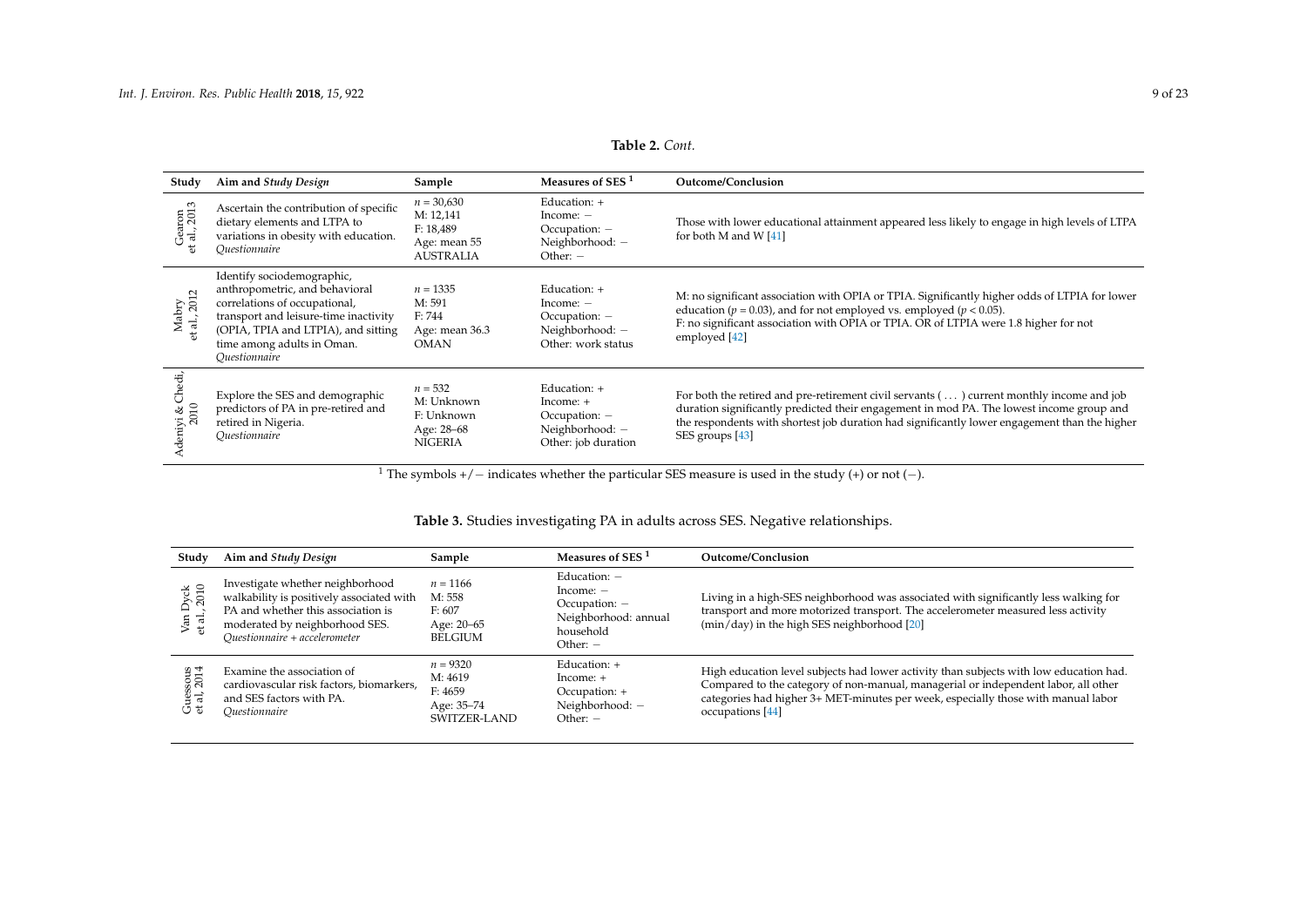# **Table 3.** *Cont.*

<span id="page-9-0"></span>

| Study                               | Aim and Study Design                                                                                                                                                                                                      | Sample                                                               | Measures of SES <sup>1</sup>                                                                | Outcome/Conclusion                                                                                                                                                                                                                                                                                                                                                                                                                                                                                                                                                                                                                                                                                                               |
|-------------------------------------|---------------------------------------------------------------------------------------------------------------------------------------------------------------------------------------------------------------------------|----------------------------------------------------------------------|---------------------------------------------------------------------------------------------|----------------------------------------------------------------------------------------------------------------------------------------------------------------------------------------------------------------------------------------------------------------------------------------------------------------------------------------------------------------------------------------------------------------------------------------------------------------------------------------------------------------------------------------------------------------------------------------------------------------------------------------------------------------------------------------------------------------------------------|
| Wolin<br>et al., 2008               | Explore potential variation in the<br>OPA-LTPA relation across gender and<br>socioeconomic position strata.<br>Survey                                                                                                     | $n = 5448$<br>M: 2550<br>F: 2898<br>Age: 18-70<br><b>USA</b>         | Education: +<br>Income: $-$<br>Occupation: -<br>Neighborhood: -<br>Other: $-$               | There was no association between education and LTPA. The association remained<br>non-significant after adjusting for covariates and in gender-stratified multivariable<br>models. Significant inversely association between education and OPA [45]                                                                                                                                                                                                                                                                                                                                                                                                                                                                               |
| Hearst<br>et al., 2013              | Investigate the relationships between<br>neighborhood-level sociodemographic<br>context, individual level<br>sociodemographic characteristics and<br>walking for leisure and transport.<br>Ouestionnaire                  | $n = 550$<br>M: 118<br>F: 432<br>Age: 26-70<br><b>USA</b>            | Education: +<br>Income: $-$<br>Occupation: -<br>Neighborhood: +<br>Other: free lunch        | Those w/least resources did most walking overall. Those from the highest two levels of<br>resources or least disadvantaged neighborhoods had fewer minutes of TPA walk as<br>compared to those coming from the least resourced or most disadvantaged<br>neighborhoods. There were no differences in LTPA walk by neighborhood<br>characteristics. There was no significant difference in walking by education level<br>although there was a trend for less LTPA walking for individuals reporting at least a<br>college education. Finally, those respondents who did not report qualifying for free or<br>reduced lunch had fewer minutes of TPA walking as compared with those that did<br>qualify for free/reduced lunch [46] |
| Kienteka<br>et al., 2014            | Analyze the association between<br>personal and behavioral aspects in TPA<br>bicycling and LTPA bicycling in adults.<br>Ouestionnaire                                                                                     | $n = 677$<br>M: 317<br>F: 360<br>Age: 18-65<br><b>BRAZIL</b>         | Education: +<br>Income: -<br>Occupation: -<br>Neighborhood: -<br>Other: work status, assets | After adjusting for all confounding variables, those of low SES ( $PR = 5.00$ ; $95\%CI$ :<br>1.65–15.17; $p = 0.006$ ), reported using a bicycle for TPA more frequently [47]                                                                                                                                                                                                                                                                                                                                                                                                                                                                                                                                                   |
| Fogelman<br>et al., 2004            | Investigate the accuracy of<br>self-perception of participation in PA,<br>and the correlations of PA with<br>background factors.<br>Ouestionnaire                                                                         | $n = 276$<br>M: Unknown<br>F: Unknown<br>Age: 20-65<br><b>ISRAEL</b> | Education: +<br>Income: +<br>Occupation: -<br>Neighborhood: -<br>Other: $-$                 | Subjects with fewer years of education engaged in more OPA, however, the differences<br>did not reach strong significance. Other correlations between PA indices and predictive<br>SES-variables were not significant [15]                                                                                                                                                                                                                                                                                                                                                                                                                                                                                                       |
| Trinh<br>: al., 2008<br>$\tilde{e}$ | Identify PA patterns and factors<br>associated with "insufficient" levels of<br>PA for health in adults.<br>Questionnaire                                                                                                 | $n = 1906$<br>M: 884<br>F: 1022<br>Age: 25-64<br><b>VIETNAM</b>      | Education: +<br>Income: +<br>Occupation: +<br>Neighborhood: +<br>Other: household           | Income and household wealth index significantly related to insufficient PA. Monthly<br>income associated with insufficient PA. However, the household wealth index shows a<br>significant association from the middle quintiles onwards, with people from wealthier<br>households having greater risks of insufficient PA; especially among M. Tests for trend<br>across income and household wealth index also confirmed this observation. The results<br>across both genders show this association, but no significant association in W [48]                                                                                                                                                                                   |
| Naseer<br>et al., 2013              | Identify sex-based differences in the<br>perception of benefits and barriers<br>toward exercise and determine the sex-<br>and age-based differences in the level<br>of PA in adult residents of Karachi.<br>Questionnaire | $n = 300$<br>M: 125<br>F: 175<br>Age: 18<<br><b>PAKISTAN</b>         | Education: +<br>Income: +<br>Occupation: -<br>Neighborhood: -<br>Other: work status         | PA was highest in M w/income less than 6000 Pakistan rupees. PA is lowest in M<br>w/income between 6000-16,000 Pakistan rupees.<br>F: less fluctuation in results. Education not reported [49]                                                                                                                                                                                                                                                                                                                                                                                                                                                                                                                                   |
| Vaidya & Krettek,<br>2014           | Measure PA in LTPA, OPA + TPA in a<br>peri-urban community and assess its<br>variations across different<br>sociodemographic correlates.<br>Ouestionnaire                                                                 | $n = 640$<br>M: 175<br>F: 465<br>Age: 25-59<br><b>NEPAL</b>          | Education: +<br>Income: $-$<br>Occupation: +<br>Neighborhood: -<br>Other: $-$               | Low PA was lowest among males who had studied up to grade 4 (23.3%). Compared<br>with informal education, PIA was $\times$ 3 higher in individuals educated up to high school<br>or more. Those who worked in agro-based jobs had the highest Total PA. In terms of<br>Total PA, inadequate PA was more likely in government employees, self-employed<br>individuals, and housewives [50]                                                                                                                                                                                                                                                                                                                                        |

<sup>1</sup> The symbols +/ − indicates whether the particular SES measure is used in the study (+) or not (−).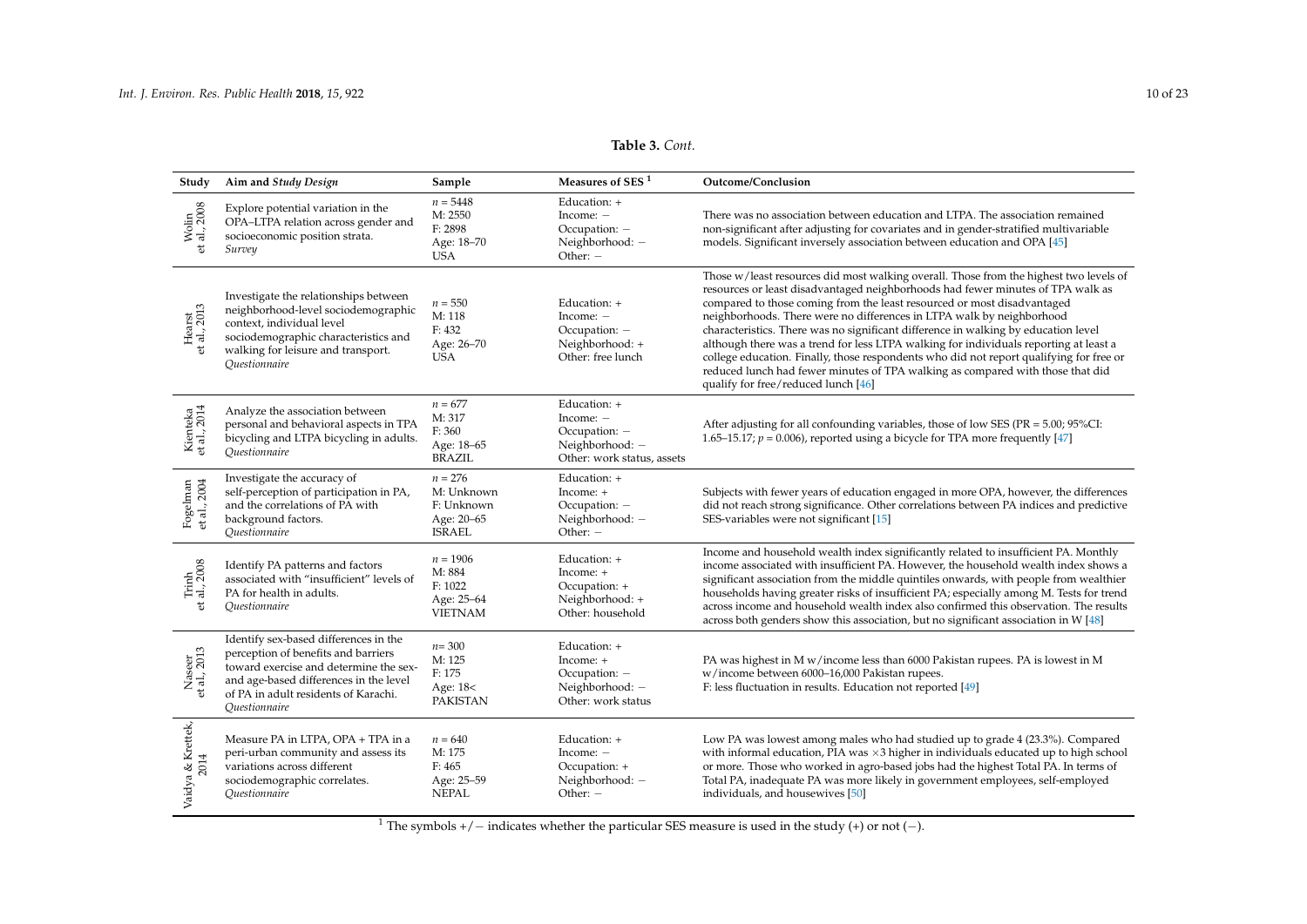| Study                         | Aim and Study Design                                                                                                                                     | Sample                                                             | Measures of SES <sup>1</sup>                                                                           | Outcome/Conclusion                                                                                                                        |
|-------------------------------|----------------------------------------------------------------------------------------------------------------------------------------------------------|--------------------------------------------------------------------|--------------------------------------------------------------------------------------------------------|-------------------------------------------------------------------------------------------------------------------------------------------|
| Schneider<br>et al., 2009     | Group clusters that exhibit specific health<br>behavior patterns regarding $(\dots)$ and PA.<br>Phone interview (questionnaire)                          | $n = 2002$<br>M: 982<br>F: 1020<br>Age: 50–70<br><b>GERMANY</b>    | Education: +<br>Income: $+$<br>Occupation: +<br>Neighborhood: -<br>Other: $-$                          | No significant characteristic of the inactive cluster related to SES [51]                                                                 |
| Molina-García<br>et al., 2010 | Examine psychosocial and environmental<br>correlations of TPA to university and explore<br>its associations with overall PA among<br>students.<br>Survey | $n = 518$<br>M: unknown<br>F: unknown<br>Age: 22.4<br><b>SPAIN</b> | Education: $-$<br>Income: $-$<br>$Occupation: -$<br>Neighborhood: -<br>Other: $(low \rightarrow high)$ | SES was not a significant correlate of active commuting to university [17]                                                                |
| Chen<br>et al., 2011          | Explore the determinants influencing adults'<br>LTPA in a city in southern Taiwan.<br>Ouestionnaire                                                      | $n = 762$<br>M: 359<br>F: 403<br>Age: 40–67<br>TAIWAN              | Education: +<br>Income: $-$<br>Occupation: +<br>Neighborhood: -<br>Other: marital status               | Indicators of high SES were positively associated with participation in<br>exercise/sports, but no significant correlation was found [52] |

### **Table 4.** Studies investigating PA in adults across SES. No relationship.

<sup>1</sup> The symbols +/− indicates whether the particular SES measure is used in the study (+) or not (−).

#### <span id="page-10-0"></span>**Study Aim and** *Study Design* **Sample Measures of SES <sup>1</sup> Outcome/Conclusion** Borrell et al., 2000 Describe social class inequalities in health related behaviors. *Interview survey n* = 4171 M: 1942 F: 2229 Age: 14–65+ **SPAIN** Education: − Income: − Occupation: + Neighborhood: -Other: − Less than 5% of M and W in class 1 (highest SES) declared that they usually performed intense PA in contrast with 11.5% of M and 8.6% of W in class 5, an association that persisted in the multivariate analysis. People of classes 1&2 were more likely to engage in usual PA classified as "light or none" than lower classes. For LTPA the situation was reversed, particularly in M, as a greater proportion of the lower classes did not engage in PA three or more times per week. In the multivariate analysis, the association was not significant. In W, there was no clear trend. Engaging in usual PA as "light or none" in M decreased with lowering class [\[53\]](#page-20-18) Livingstone et al., 2001 Evaluate habitual levels of PA. *Questionnaire n* = 1369 M: 655 F: 714 Age: 18–64 IRELAND Education:  $-$ Income: − Occupation: + Neighborhood: -Other: − Professional/skilled non-manual M engage in less total and OPA than M from other social groups. Reverse in W. HPA by M were broadly similar across social class groupings but W in skilled manual/partly skilled/unskilled occupations spent more time in these HPA than W from other social groups. Differences in time spent in vigorous active recreation by M were reported, but none was significant. Approximately  $2 \times$  difference in the range of time spent in vigorous active recreation by the W (0.7  $\pm$  0.9 h·week<sup>-1</sup> skilled manual vs.

 $1.2 \pm 2.0$  h·week<sup>-1</sup> skilled non-manual). W in professional/skilled non-manual groups spent significantly more time in these pursuits than W in other social class groupings [\[54\]](#page-20-19)

### **Table 5.** Studies investigating PA in adults across SES. Mixed relationships.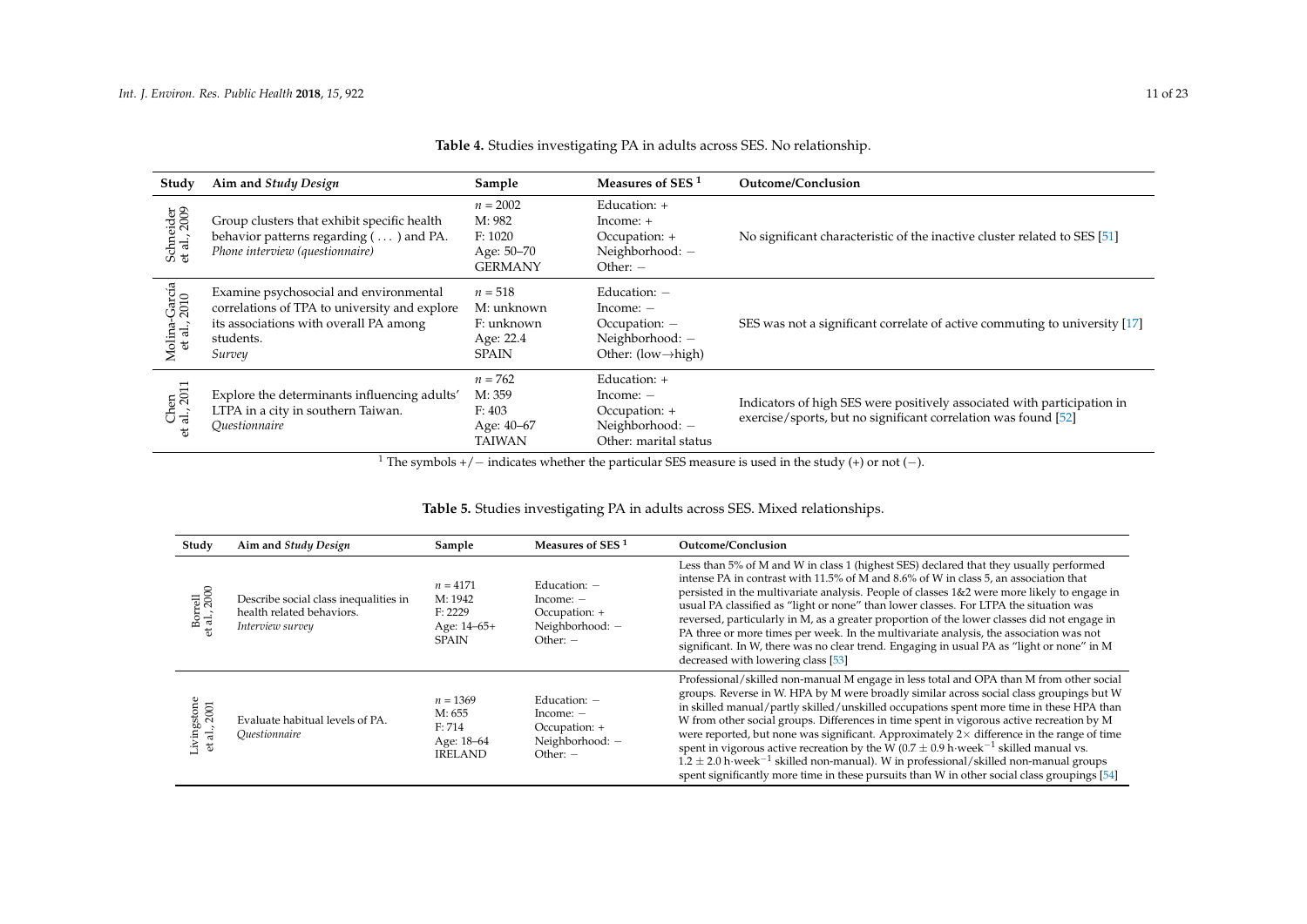# **Table 5.** *Cont.*

| Study                         | Aim and Study Design                                                                                                                                                                                                                        | Sample                                                               | Measures of SES <sup>1</sup>                                                                                   | Outcome/Conclusion                                                                                                                                                                                                                                                                                                                                                                                                                                                                                                                                                                                                                                                                                                                                                                                                |
|-------------------------------|---------------------------------------------------------------------------------------------------------------------------------------------------------------------------------------------------------------------------------------------|----------------------------------------------------------------------|----------------------------------------------------------------------------------------------------------------|-------------------------------------------------------------------------------------------------------------------------------------------------------------------------------------------------------------------------------------------------------------------------------------------------------------------------------------------------------------------------------------------------------------------------------------------------------------------------------------------------------------------------------------------------------------------------------------------------------------------------------------------------------------------------------------------------------------------------------------------------------------------------------------------------------------------|
| Popham & Mitchell,<br>2007    | Investigate further associations<br>between SES position and overall PA<br>levels and specific types of PA. To<br>investigate the role of employment<br>status and health.<br>Ouestionnaire                                                 | $n = 5287$<br>M: 2346<br>F: 2941<br>Age: 25-64<br><b>SCOTLAND</b>    | Education: +<br>Income: $-$<br>Occupation: + (parent's<br>and own)<br>Neighborhood: -<br>Other: housing tenure | Increasing accumulated socioeconomic disadvantage was associated with higher rates of<br>low or no PA. For M, this association largely disappeared after adjustment for employment<br>status and health, while among W the differences were reduced. Although low SES was<br>associated with higher rates of OPA, the most disadvantaged did not have the highest rate.<br>However, after adjustment for employment status (especially) and health, a clearer social<br>gradient in OPA emerged in which relative rates of OPA increased with increasing<br>disadvantage. Low SES was associated with low rates of participation in brisk walking,<br>sport and exercise and heavy manual leisure. SES differences in these PA were not greatly<br>changed after adjustment for health and employment status [55] |
| Allender<br>et al., 2008      | Examine relative contribution of OPA<br>to English adults' meeting PA<br>recommendations.<br>Cross-sectional survey,<br>individual interviews                                                                                               | $n = 13,974$<br>M: 6237<br>F: 7737<br>Age: 16-75+<br><b>ENGLAND</b>  | Education: +<br>Income: +<br>Occupation: +<br>Neighborhood: -<br>Other: $-$                                    | Education: OPA included, M w/any qualification were more likely to meet the PA<br>guideline than those w/a degree or higher or the no qualification group. OPA removed;<br>those $w/$ any qualification or a degree qualification or higher were more likely to meet the<br>guideline than the no qualifications group. Occupation: OPA included; unskilled manual,<br>semiskilled manual and skilled manual W were more likely to meet the PA guideline than<br>the professional group. Not significant when OPA was removed from the analysis [56]                                                                                                                                                                                                                                                              |
| Jurakic<br>et al., 2009       | Determine the PA level in different<br>domains of everyday life.<br>Ouestionnaire                                                                                                                                                           | $n = 1032$<br>M: 500<br>F: 532<br>Age: 15+<br><b>CROATIA</b>         | Education: +<br>Income: +<br>Occupation: -<br>Neighborhood: -<br>Other: settlement                             | Total PA was inversely related to the size of settlements. OPA domain was also inversely<br>related to the size of settlements. Furthermore, TPA was inversely related to household<br>income, while PA in HPA was positively related to age and inversely related to the size of<br>settlements and educational level. Finally, LTPA was positively related to the size of<br>settlements and to household income [57]                                                                                                                                                                                                                                                                                                                                                                                           |
| Molina-García<br>et al., 2014 | Describe differences in energy<br>exposure in active commuting to<br>university by transport mode in<br>students and examine<br>sociodemographic associations with<br>energy exposure.<br>Ouestionnaire                                     | $n = 518$<br>M: 209<br>F: 309<br>Age: mean 22.4<br><b>SPAIN</b>      | Education: -<br>Income: $-$<br>Occupation: -<br>Neighborhood: -<br>Other: subjective<br>definition             | Low SES-students walked more but biking was significantly higher in the high SES group<br>than the medium SES group [18]                                                                                                                                                                                                                                                                                                                                                                                                                                                                                                                                                                                                                                                                                          |
| Golubic<br>et al., 2014       | Describe PA and sedentary behavior<br>and examine the variation of<br>PA-sub-components by key<br>health-related, anthropometric,<br>and socio-demographic factors as<br>well as prior PA.<br>Questionnaire, heart rate and<br>move sensing | $n = 1787$<br>M: 862<br>F: 925<br>Age: 60-64<br><b>GREAT BRITAIN</b> | Education: +<br>Income: -<br>Occupation: +<br>Neighborhood: -<br>Other: employment status                      | For those still working, M in manual work had higher PA energy expenditure (14%), than<br>non-manual workers, but values for W did not differ. In W, PA energy expenditure were<br>greater with higher education. PA energy expenditure from questionnaire was higher in<br>full-time employed than in those who were employed part time or retired. PA energy<br>expenditure were greater in those in manual than non-manual occupations in M, but not<br>significant in W. W with higher education had higher PA energy expenditure than those<br>with lower, but the opposite patterns were observed in M [21]                                                                                                                                                                                                 |
| Hawkins<br>et al., 2004       | Describe the prevalence of<br>self-reported moderate/vigorous PA.<br>Ouestionnaire                                                                                                                                                          | $n = 40,261$<br>M: 18,375<br>F: 21,406<br>Age: 20-55+<br><b>USA</b>  | Education: +<br>Income: $-$<br>Occupation: -<br>Neighborhood: -<br>Other: $-$                                  | Subjects with education beyond high school were less likely to meet the moderate PA<br>guideline than those with less education. The younger, M, and better educated were most<br>likely to achieve the vigorous PA guideline before and after adjustment for potential<br>confounding variables [58]                                                                                                                                                                                                                                                                                                                                                                                                                                                                                                             |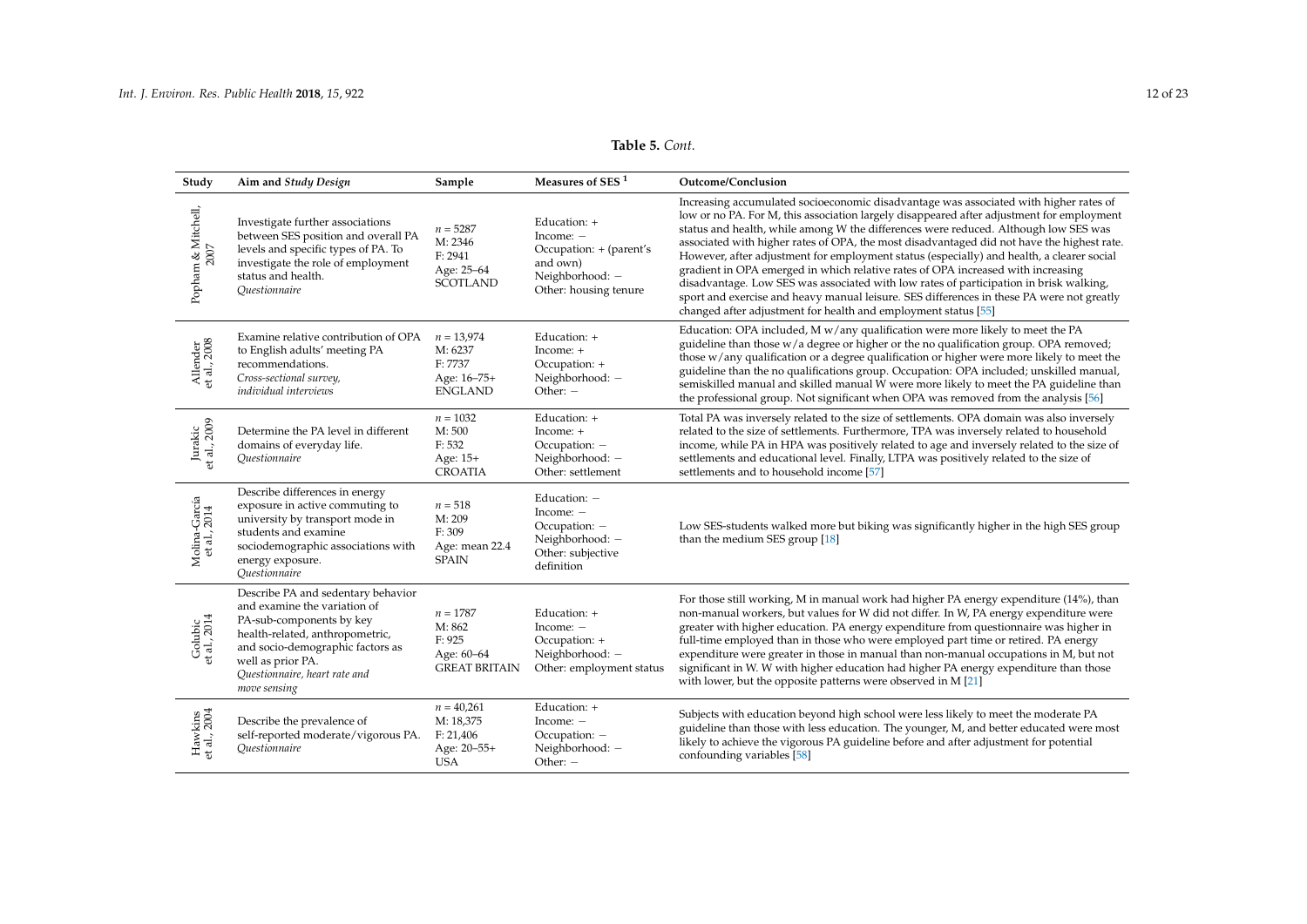# **Table 5.** *Cont.*

| Study                    | Aim and Study Design                                                                                                                                                                                                                                              | Sample                                                                                          | Measures of SES <sup>1</sup>                                                             | Outcome/Conclusion                                                                                                                                                                                                                                                                                                                                                                                                                                                                                                                                        |
|--------------------------|-------------------------------------------------------------------------------------------------------------------------------------------------------------------------------------------------------------------------------------------------------------------|-------------------------------------------------------------------------------------------------|------------------------------------------------------------------------------------------|-----------------------------------------------------------------------------------------------------------------------------------------------------------------------------------------------------------------------------------------------------------------------------------------------------------------------------------------------------------------------------------------------------------------------------------------------------------------------------------------------------------------------------------------------------------|
| Berrigan<br>et al., 2006 | Explore inclusion of non-leisure-time<br>walking and bicycling (NLTWB) used<br>for transportation on the prevalence<br>of adherence to PA recommendations<br>and the magnitude of apparent<br>disparities in adherence for<br>Californian adults.<br>Phone survey | $n = 55,151$<br>M: 22,930<br>F: 32,221<br>Age: 18-≥70<br><b>USA</b>                             | Education: +<br>Income: +<br>Occupation: -<br>Neighborhood: -<br>Other: $-$              | Adherence based on LTPA increased with education and income level. By contrast,<br>adherence based on NLTWB decreased with education and income. Logistic regression<br>confirmed the presence of significant effects of () education, and income on adherence<br>based on LTPA and the prevalence of adherence based on LTPA and NLTWB combined.<br>In multivariate models, $(\ldots)$ education, and income, were associated with adherence<br>based on NLTWB alone. LTPA increases as education and income levels increase but<br>NLTWB decreases [16] |
| Lee & Levy, $2011$       | Examine PA in multiple contexts and<br>blood pressure across gender and<br>income among older adults living<br>independently.<br>Ouestionnaire                                                                                                                    | $n = 372$<br>M: 128<br>F: 244<br>Age: $60+$<br><b>USA</b>                                       | Education: +<br>Income: +<br>Occupation: -<br>Neighborhood: -<br>Other: $-$              | M at low income levels reported greater HPA than M at high income levels. For W, no<br>differences by income level in HPA were seen. Income level alone also made a significant<br>contribution to differences seen in HPA however these effects appear to have been<br>overridden by the significant interaction. Income level significantly contributed to<br>differences seen in total LTPA with those at low income levels reporting less LTPA than<br>those with higher income levels [59]                                                           |
| Florindo<br>et al., 2009 | Estimate the prevalence of and<br>identify factors associated with LTPA,<br>TPA, OPA and HPA.<br>Questionnaire                                                                                                                                                    | $n = 1318$<br>M: 652<br>F: 666<br>Age: 18-65<br><b>BRAZIL</b>                                   | Education: +<br>Income: $-$<br>Occupation: -<br>Neighborhood: -<br>Other: $-$            | Higher education level was negatively associated with low level of LTPA, while it was<br>positively associated with low activity in both OPA and HPA [60]                                                                                                                                                                                                                                                                                                                                                                                                 |
| Bicalho<br>et al., 2010  | Estimate the PA level and its<br>association with SES factors in adults<br>living in rural areas.<br>Ouestionnaire                                                                                                                                                | $n = 567$<br>M: 275<br>F: 292<br>Age:18-60<br><b>BRAZIL</b>                                     | Education: +<br>Income: $-$<br>Occupation: -<br>Neighborhood: -<br>Other: marital status | There was an inverse relationship between education and the percentage of participants<br>performing 150 min. at work. Education had an inverted U-shaped association with the<br>practice of HPA, in the total population and in W. M ( $p = 0.133$ ). LTPA was more frequent in<br>individuals with greater education for total, M, and W. M with higher education were the<br>least active in the TPA domain. (W and total: not significant) [61]                                                                                                      |
| Del Duca<br>et al., 2013 | Estimate the prevalence and<br>sociodemographic indicators<br>associated with PIA LTPA, TPA, OPA<br>and HPA in adults.<br>Ouestionnaire                                                                                                                           | $n = 1720$<br>M: 769<br>F: 951<br>Age: 20-59<br><b>BRAZIL</b>                                   | Education: +<br>$Income: +$<br>Occupation: -<br>Neighborhood: -<br>Other: $-$            | LTPA: those with lower education and lower income had higher probability of PIA. TPA:<br>higher income presented higher prevalence of PIA. OPA: higher education and income,<br>more PIA. HPA: Higher education and higher income; higher prevalence of PIA [62]                                                                                                                                                                                                                                                                                          |
| et al., 2013<br>Linetzky | Evaluate how SES gradients in<br>non-communicable diseases and<br>non-communicable disease-related<br>risk factors change over time<br>$(2005 - 2009)$ .<br>Ouestionnaire                                                                                         | $n = 41,392/34,732$<br>M:17,827/15,028<br>F:23,565/19,704<br>Age: 43.3/43.6<br><b>ARGENTINE</b> | Education: +<br>Income: +<br>Occupation: -<br>Neighborhood: -<br>Other: $-$              | In 2005, M with low education (OR = $0.65$ , 95% CI = $0.50$ – $0.85$ ) and medium education<br>(OR = $0.79$ , 95% CI = $0.67$ –0.93) were less likely than males with high education to be<br>physically inactive. In 2009, the direction of the gradient switched direction. By 2009, W<br>with low education (OR = $1.57$ , 95% CI = $1.34$ – $1.84$ ) and medium education (OR = $1.18$ ,<br>$95\%$ CI = 1.06–1.32) were more likely than women with high education to be<br>physically inactive [63]                                                 |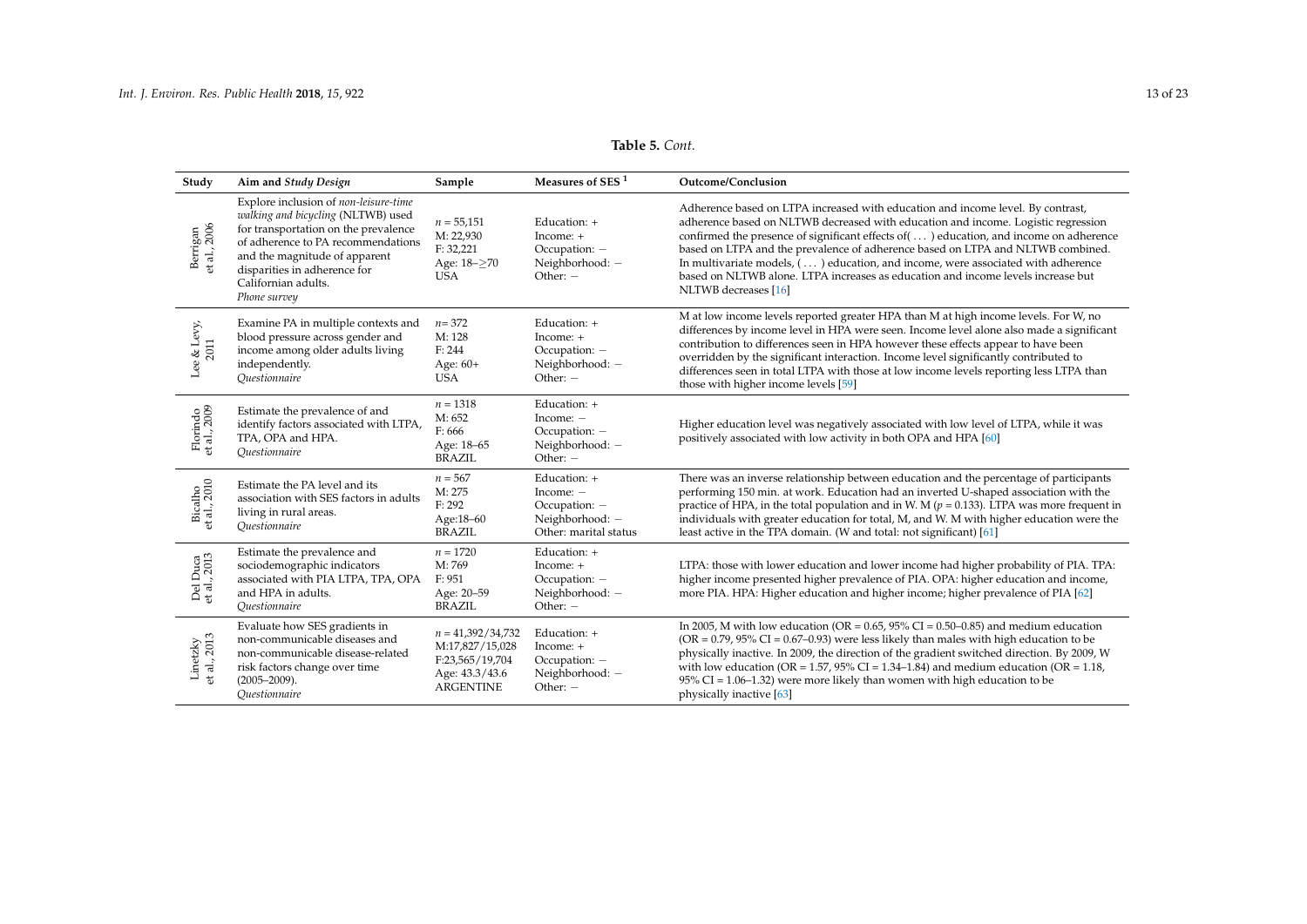# **Table 5.** *Cont.*

| Study                                 | Aim and Study Design                                                                                                                                                                        | Sample                                                                   | Measures of SES $^{\rm 1}$                                                                                            | Outcome/Conclusion                                                                                                                                                                                                                                                                                                                                                                                                                                                                                                                                                                                                                                                                                                                                                                                                                                                                                                                                                                                                |
|---------------------------------------|---------------------------------------------------------------------------------------------------------------------------------------------------------------------------------------------|--------------------------------------------------------------------------|-----------------------------------------------------------------------------------------------------------------------|-------------------------------------------------------------------------------------------------------------------------------------------------------------------------------------------------------------------------------------------------------------------------------------------------------------------------------------------------------------------------------------------------------------------------------------------------------------------------------------------------------------------------------------------------------------------------------------------------------------------------------------------------------------------------------------------------------------------------------------------------------------------------------------------------------------------------------------------------------------------------------------------------------------------------------------------------------------------------------------------------------------------|
| Giles-Corti<br>et al., 2002           | Examine spatial access to<br>recreational facilities and<br>perceptions of the neighborhood<br>environment and PA levels by the<br>SES of area of residence.<br>Survey                      | $n = 1803$<br>M: 580<br>F: 1223<br>Age: 18-59<br><b>AUSTRALIA</b>        | Education: +<br>Income: +<br>Occupation: -<br>Neighborhood: +<br>Other: work outside home.<br>access to motor vehicle | No difference between the two SES areas in walking overall, but the types of walking<br>differed significantly. Compared with high SES areas, walking for transport was 33% more<br>prevalent in walkers from low SES areas and walking for recreation was 21% lower.<br>Participation in vigorous PA was 24% lower for those living in low SES areas compared<br>with those in high SES areas and participation in light to moderate PA was 16% lower.<br>On average, compared with those living in high SES areas, those living in low SES areas<br>who walked for transport did so for nearly 1 more hour per fortnight more. Although the<br>difference in walking occasions did not reach significance, in low SES areas transport<br>walkers walked on nearly two more occasions per fortnight. Respondents living in low SES<br>areas were 26% less likely to do sufficient PA compared w/those living in high SES areas.<br>The odds of reaching high levels of vigorous PA were also near 50% lower [64] |
| Proper<br>et al., 2006                | Examine the influence of<br>neighborhood and individual SES<br>on OPA.<br>Questionnaire                                                                                                     | $n = 1236$<br>M: 470<br>F: 766<br>Age: 20-65<br><b>AUSTRALIA</b>         | Education: +<br>Income: +<br>Occupation: -<br>Neighborhood: +<br>Other: -                                             | Neighborhood SES and individual SES were independently inversely related to absolute<br>and relative amount of OPA. Significant interactions between neighborhood SES and level<br>of educational attainment in the contribution of total and vigorous OPA to total PA were<br>found $[65]$                                                                                                                                                                                                                                                                                                                                                                                                                                                                                                                                                                                                                                                                                                                       |
| Kahan,<br>et al., 2005                | Evaluate levels of LTPA, OPA,<br>sports PA and correlate them with<br>SES and health factors<br>Ouestionnaire                                                                               | $n = 406$<br>M: 173<br>F: 211<br>Age: 20-65<br><b>ISRAEL</b>             | Education: +<br>Income: +<br>Occupation: -<br>Neighborhood: -<br>Other: -                                             | OPA level decreased with level of education, whereas sports PA increased. The sports index<br>was also directly correlated with monthly income status: income 5000< NIS (4 NIS equaled<br>U.S. \$1.00) was associated with a significantly higher sports PA index and lower OPA index.<br>Regression models showed that the lower the level of education, the greater the degree of<br>OPA and the lower the degree of sports PA. The higher the income, the greater tendency to<br>less OPA but more at sports PA [66]                                                                                                                                                                                                                                                                                                                                                                                                                                                                                           |
| Khaing Nang<br>et al., 2010           | Evaluate the characteristics of<br>individuals participating in<br>different PA domains.<br>Questionnaire                                                                                   | $n = 4750$<br>M: 2280<br>F: 2470<br>Age: 18-60<br><b>SINGAPORE</b>       | Education: +<br>Income: +<br>Occupation: -<br>Neighborhood: -<br>Other: work, house                                   | A higher SES was associated with a higher likelihood of participating in LTPA. OPA was<br>higher in those with low SES. TPA was lower for those with higher SES. HPA was lowest<br>for those with higher SES. Participants with a higher SES had more LTPA, but less OPA,<br>TPA and HPA resulting in lower overall PA [67]                                                                                                                                                                                                                                                                                                                                                                                                                                                                                                                                                                                                                                                                                       |
| Saito<br>al., 2013<br>$\ddot{\sigma}$ | Examine the association of 3 types<br>of PA and their associations with<br>individual and neighborhood<br>environmental factors among<br>middle-aged and elderly Japanese.<br>Questionnaire | $n=1940$<br>M: 943<br>F: 997<br>Age: 40-69<br><b>JAPAN</b>               | Education: +<br>Income: +<br>Occupation: -<br>Neighborhood: +<br>Other: employment,<br>number of children             | Not working increased and number of children in the household decreased the odds of all<br>three types of PA (not all significant). Economic status increased the odds of<br>moderate-to-vigorous LTPA but decreased the odds of transport-related walking. High<br>education increased the odds of moderate-to-vigorous LTPA. Owing motor vehicles<br>increased the odds of engaging in moderate-to-vigorous LTPA other than walking [68]                                                                                                                                                                                                                                                                                                                                                                                                                                                                                                                                                                        |
| Talaei<br>et al., 2013                | Investigate PA by SES and sex in an<br>Iranian adult population.<br>Questionnaire                                                                                                           | $n = 6622$<br>M: 3221<br>F: 3401<br>Age: mean 45.2<br><b>IRAN</b>        | Education: +<br>Income: +<br>Occupation: +<br>Neighborhood: -<br>Other: employment                                    | LTPA: higher for high SES participants than middle and low SES for both M and W. OPA:<br>W: no significant difference between low and high SES. M: less in high than middle and low<br>SES. HPA: W: significantly different ( $p < 0.001$ ) higher in middle than high and low SES: it<br>was lower in high than low SES. M: No significant differences found. TPA: M and W: No<br>significant differences [69]                                                                                                                                                                                                                                                                                                                                                                                                                                                                                                                                                                                                   |
| et al., 2014<br>Chan<br>Ying          | Examine the association between<br>socio-demographic factors and PIA<br>by gender.<br><i><u><b>Ouestionnaire</b></u></i>                                                                    | $n = 33,949$<br>M: 15,205<br>F: 18,744<br>Age: 18-65+<br><b>MALAYSIA</b> | Education: +<br>Income: +<br>Occupation: -<br>Neighborhood: -<br>Other: employment                                    | PIA in M increased with increasing income, but not in W. The widow/widower/divorcee,<br>non-working group, and those with no formal education were found to have high PIA in<br>both M and W [70]                                                                                                                                                                                                                                                                                                                                                                                                                                                                                                                                                                                                                                                                                                                                                                                                                 |

<span id="page-13-0"></span>PA: physical activity; LTPA: leisure time physical activity; OPA: occupational physical activity; HPA: household physical activity; TPA: transporting physical activity; PIA: physical inactivity; SES: socioeconomic status; SEP: Socioeconomic position; M: men; W: women. <sup>1</sup> The symbols +/ − indicates whether the particular SES measure is used in the study (+) or not (−).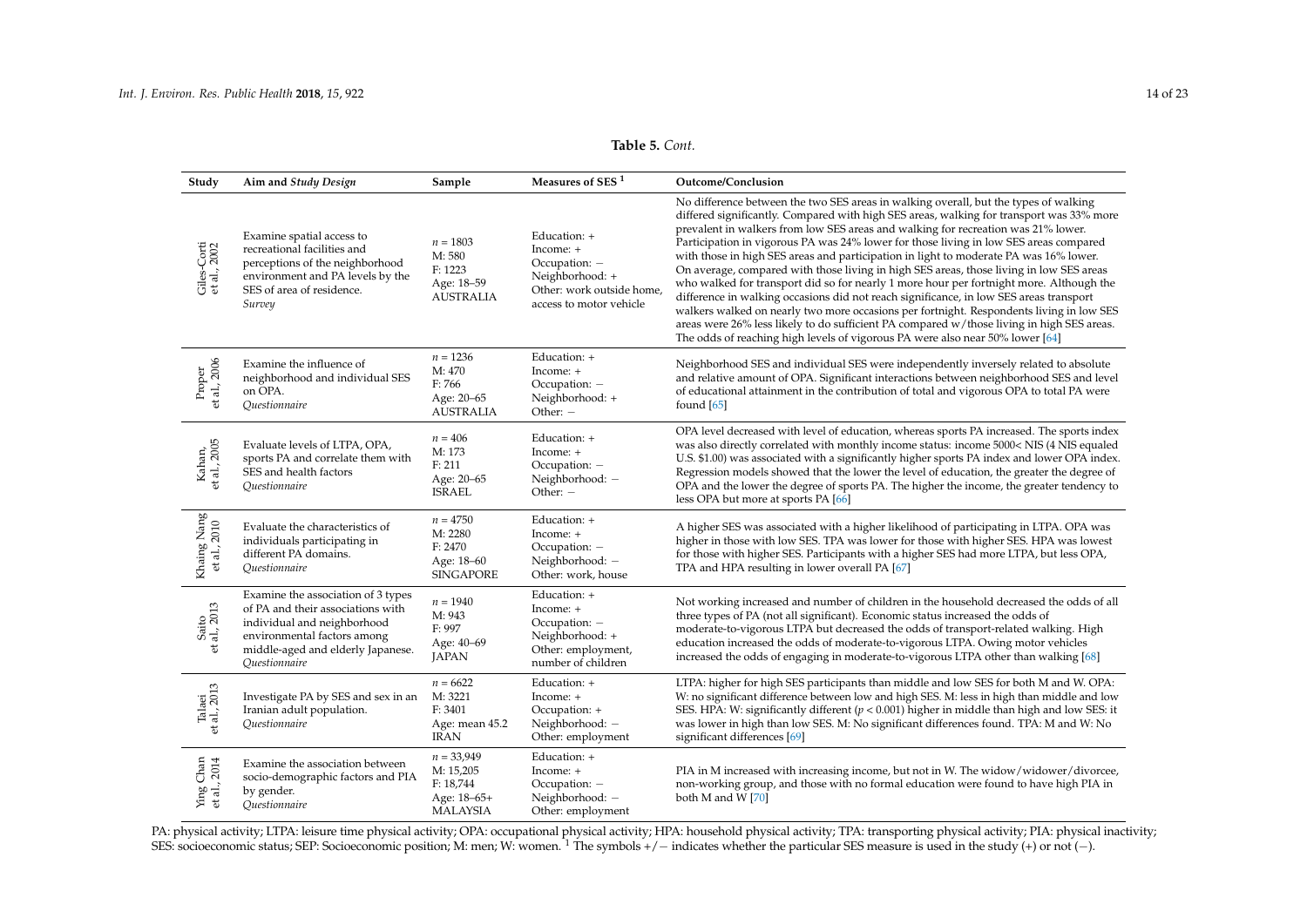### *3.1. Directions of Relationships: Geographical Region, Period of Publication, SES Measure and Age*

Of all 56 studies in the sample, fewer than half (23) reported a predominantly positive relationship between PA and SES. Nine studies reported a primarily negative relationship (low SES more active), whereas three studies showed no relationship at all. The remaining 21 studies reported mixed results.

Only one of the 11 Asian studies [\[42\]](#page-20-21) reported a positive relationship between PA and SES (i.e., greater likelihood of PIA in lower-SES groups), whereas approximately half of the studies from all other continents demonstrated positive relationships.

Over time, although the proportion of studies showing positive results remained constant, the group of studies showing mixed results diminished at the expense of studies showing negative or no relationships.

The results of our analysis provide no evidence that the choice of SES variable affects the direction of the relationship between PA and SES in adults. No marked differences emerged in the use of SES measure by continental affiliation, either.

Using the mid-range of the individual age range in each sample, except when mean age was the age-related information given, we calculated the arithmetic mean, mode and median of age in each group of studies categorized according to the direction of relationship between PA and SES (Three studies were excluded from these calculations due to limited information on age (i.e., lowest age only)). The group of studies demonstrating positive relationships had a slightly higher mean, mode, and median age (i.e., 48.5, 45 and 45 years, respectively) than the other groups. Conversely, the group of studies demonstrating mixed relationships between PA and SES had the lowest mean, mode, and median age (i.e., 41.6, 40 and 40 years, respectively).

### *3.2. Physical Activity Domains*

All studies included in the present review presented data on the type or mode of PA, sometimes referred as "PA domains" (i.e., LTPA, OPA, TPA and HPA), according to which they were categorized. For most studies in which the term "domain" was not used, it was still possible to assign the type of PA to a domain. Sports, exercise and walking for recreation were classified as LTPA, for example, whereas gardening was classified as HPA. By enumerating the frequency at which the different domains were studied, a preponderance of LTPA was observed either alone or in combination with other domains. Studies had examined OPA and TPA equally often, albeit far less than LTPA (see Figure [1](#page-15-0) for details).

Categorizing the studies revealed a clear tendency of a positive relationship between PA and SES in the LTPA domain but not necessarily in other domains. In 22 of the 32 studies addressing LTPA [\[16,](#page-19-0)[19,](#page-19-3)[24](#page-19-25)[,25](#page-19-26)[,28–](#page-19-27)[30](#page-19-28)[,33](#page-19-29)[,38](#page-20-22)[,40](#page-20-23)[,41](#page-20-24)[,43](#page-20-25)[,55](#page-20-26)[,57](#page-21-15)[,59](#page-21-16)[–61](#page-21-17)[,64](#page-21-18)[,66](#page-21-19)[–69\]](#page-21-20), a positive relationship with SES was found, whereas a negative relationship was found in only one study [\[44\]](#page-20-16). The remaining nine studies [\[21,](#page-19-5)[32,](#page-19-30)[45,](#page-20-27)[46](#page-20-28)[,51–](#page-20-29)[54](#page-20-30)[,58\]](#page-21-21) reported less clear answers due to differences dependent upon gender, SES-measure, or other confounding effects. Nine of the 11 studies that included the OPA domain demonstrated negative relationships between PA and SES [\[15](#page-18-14)[,45](#page-20-27)[,55](#page-20-26)[,57](#page-21-15)[,60](#page-21-22)[,61](#page-21-17)[,65](#page-21-23)[–67\]](#page-21-24) whereas none of the studies including the OPA domain demonstrated a positive relationship between OPA and SES. In two studies [\[55](#page-20-26)[,70\]](#page-21-25), results were mixed due to differences across gender. Studies that included the TPA domain seemed to similarly demonstrate negative results; nine such studies [\[16,](#page-19-0)[20](#page-19-4)[,46,](#page-20-28)[47](#page-20-31)[,57,](#page-21-15)[61](#page-21-17)[,64,](#page-21-18)[67](#page-21-24)[,68\]](#page-21-26) demonstrated negative relations, whereas three demonstrated non-existent or negative relationships [\[17,](#page-19-1)[18](#page-19-2)[,69\]](#page-21-20), if not both. Of the eight studies examining HPA and SES, none demonstrated a positive relationship, although four demonstrated negative relationships [\[57](#page-21-15)[,60](#page-21-22)[,67,](#page-21-24)[69\]](#page-21-20), and four others demonstrated non-existent or mixed relationships related to gender differences [\[25](#page-19-26)[,54](#page-20-30)[,59,](#page-21-16)[61\]](#page-21-17), as illustrated in Figure [1.](#page-15-0)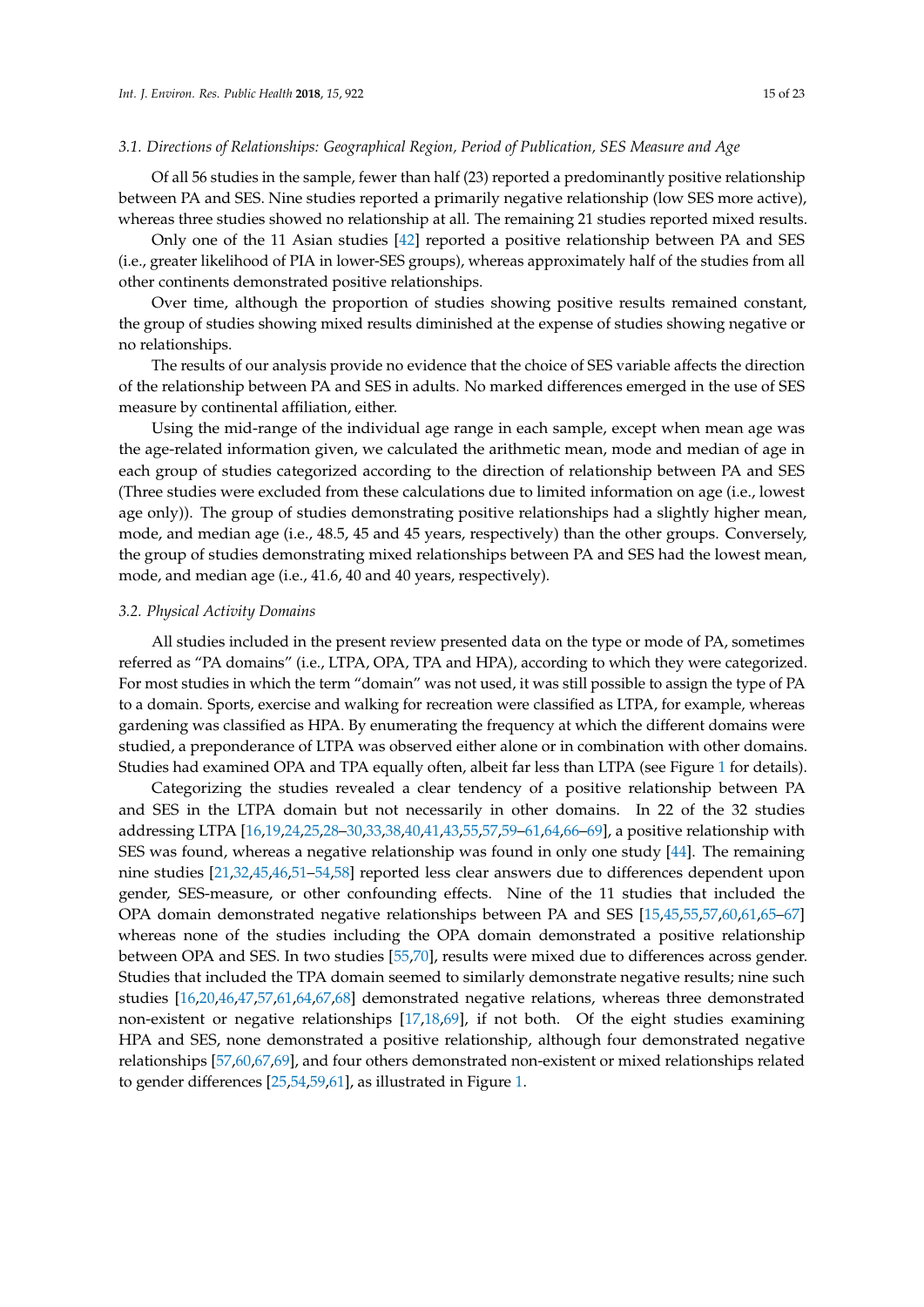<span id="page-15-0"></span>

**Figure 1.** Results demonstrating positive, negative, mixed or no association between SES and PA **Figure 1.** Results demonstrating positive, negative, mixed or no association between SES and PA within PA domains. Occasions, in which a domain has been studied (some studies include more than within PA domains. Occasions, in which a domain has been studied (some studies include more than one domain). Seventeen studies reporting either PIA or total PA level without separating different one domain). Seventeen studies reporting either PIA or total PA level without separating different PA domains are not included in this figure.

### $\sigma$  and  $\sigma$  subsets reporting generalize reporting generalize reporting  $\sigma$ *3.3. Effects of Gender*

An analysis of a subgroup of 26 studies reporting gender-specific results revealed that the relationship between SES and PA was positive for both men and women in the LTPA domain. The mentioned relationship between SES and OPA remained negative for men (low SES more active) but might have been somewhat less established in women. For the remainder of the domains (i.e., TPA and HPA), no clear trend was evident across the studies.

#### $\mathbf{S}$  studies (41%) found that individuals (41%) found that individuals of higher SES were SES were SES were SES were SES were SES were SES were set of higher SES were set of higher SES were set of higher SES were set **4. Discussion**

In the present review, only 23 of the 56 studies (41%) found that individuals of higher SES were more physically active than their low-SES counterparts, whereas nine studies reported the opposite (individuals of lower SES were more physically active). For 24 studies (43%), resolution is still wanting, in that they report either no effect of SES on PA or mixed effects with some variables favoring high SES and others falling on the side of the lower-SES population.

When the results were organized by PA domains, a very clear picture emerged. Out the 32 (Figure 1). Regarding the other domains (i.e., HPA, TPA and OPA), an inverse relationship appeared studies that reported LTPA, 22 concluded that individuals with higher SES were more active, whereas<br>studies that reported LTPA, 22 concluded that individuals with higher SES were more active, whereas that relationship appeared only once in the 33 studies when other PA domains examined (Figure [1\)](#page-15-0). Regarding the other domains (i.e., HPA, TPA and OPA), an inverse relationship appeared for as many as two-thirds of studies, indicating that individuals from lower-SES groups were more physically active. In nine studies, no relationship was found between PA and SES.

Furthermore, when results were organized according to the respective domains, a few important nuances surfaced. LTPA was positively related to SES irrespective of gender, whereas the OPA-SES relationship was positive for males and negative for females. The other relationships (i.e., TPA-SES and HPA-SES) remained unclear, however.

 $Q$ up moulte charupon with Stalchaus and Bodoman [5]. Gidlaupothel,  $[2]$  and Boomagistus. At the same time,  $\alpha$ Our results show, as with Stalsberg and Pedersen [\[5\]](#page-18-4), Gidlow et al. [\[3\]](#page-18-2) and Beenackers et al. [\[4\]](#page-18-3)<br>این منابه است که است که است که است که است که است که است که است که است که است که است که است که است که است که اس before, that the relationship between PA and SES is not as clear-cut as assumed. More importantly, the results support Beenackers et al.'s [\[4\]](#page-18-3) findings that the relationship between PA and SES depends upon which PA-domains are measured. Thus, our findings upheld our hypothesis. At the same time, although we had limited data from developing countries, our results seem to support Palma and Assis' [\[9\]](#page-18-8) argument that studies' undue focus on LTPA would misrepresent PA levels among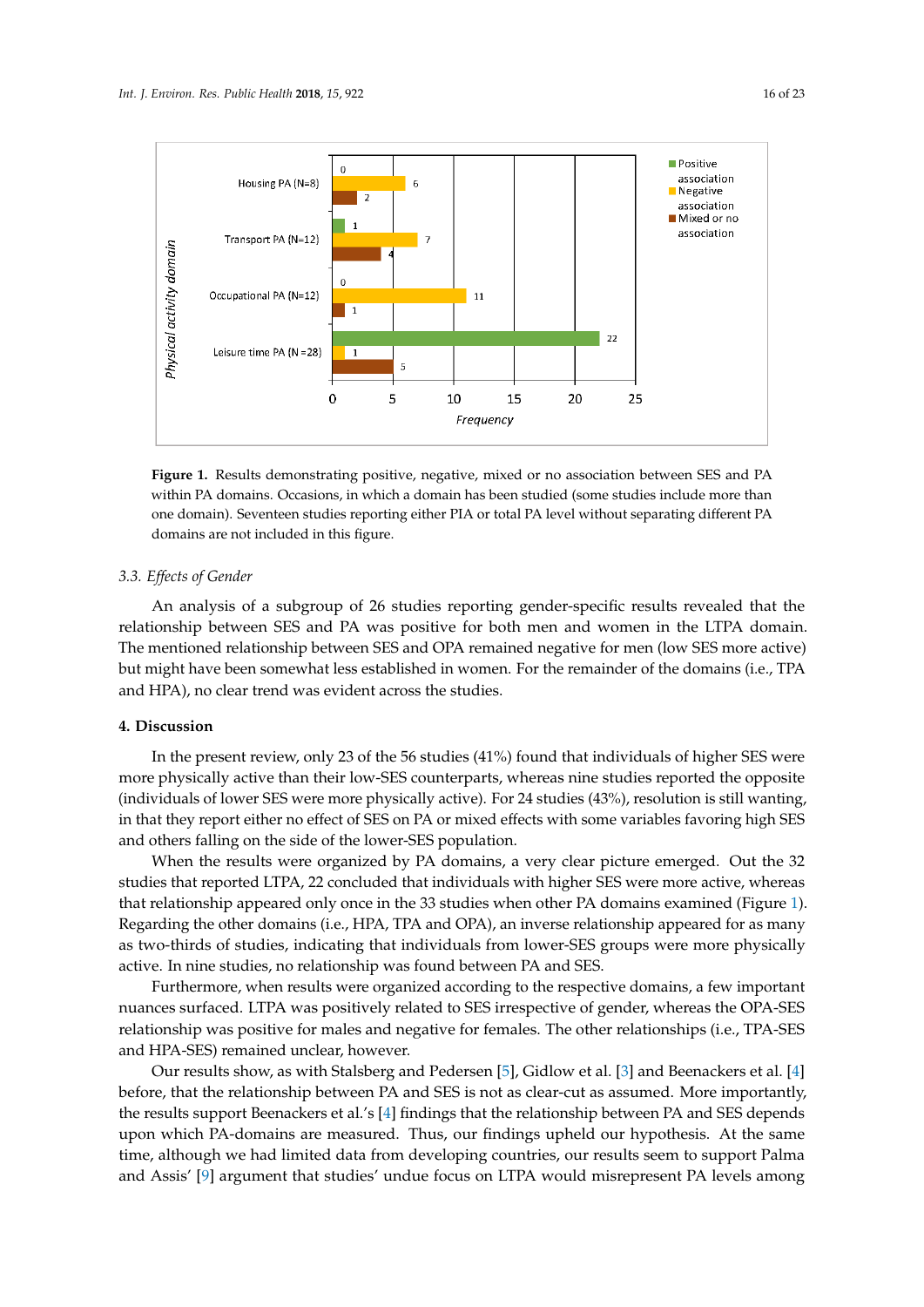populations in such countries. To that argument, we can add that the same would apply to the low-SES population of developed countries. Furthermore, the focus on PA in interventions, although certainly warranted, has obscured other variables not under the control of individuals. For example, the PA level of individuals of low SES likely suffers from their living in areas with less access to parks [\[71\]](#page-21-27), or with less neighborhood walkability [\[72\]](#page-21-28) and their health is also negatively affected by the cost of healthy food compared to that of junk food [\[73\]](#page-21-29).

What the present results may indicate is that although individuals of lower SES have fewer financial resources to engage in leisure activities, they are more physically active than has been assumed when other PA domains (e.g., OPA and TPA) are taken into consideration. In, for example, Del Duca et al. [\[10\]](#page-18-9) mentioned earlier, many individuals who were otherwise categorized as inactive, in fact, met recommendations for PA when data on TPA were included as opposed to when only LTPA was counted. It is reasonable to assume that people of lower SES have less surplus energy to be physically active during their leisure time, because of the physical strain of their work [\[74\]](#page-21-30). Moreover, there is reason to believe that people of higher SES are more active in their leisure time, out of necessity, because they are less physically active at work [\[67\]](#page-21-24), and not merely because of their ability to finance their activities.

The various operationalizations of the SES variable in previous studies have complicated comparisons across studies (see Gidlow et al. [\[3\]](#page-18-2), and Stalsberg and Pedersen [\[5\]](#page-18-4) for some more detail). In the present review, as education was the predominant variable for establishing SES among included studies, and the PA variable was held more stringent by the inclusion criteria, thus it secured a more homogenous batch of studies, the picture becomes clearer. The previously touted relationship between SES and PA is mainly a relationship between higher education and LTPA.

Our results also suggest that studies on PA, including those investigating relationships with SES, have largely focused on LTPA, often in the form of registered sports participation, membership in sport clubs, and the like. That trend was apparent in all but five studies in our sample, and in 15 studies, LTPA was the sole variable. Studies of OPA, TPA and HPA remain scarce and have often been hampered with methodological inadequacies that blur the results. The reason for such bias could be that the four dimensions of PA (mentioned earlier) are easier to report in sports and other forms of LTPA and, even that the PA-questionnaires predominantly used are better adjusted for reporting such activities.

The mentioned methodological consequences of over-generalizing results of LTPA-oriented studies could partly explain many of the observed differences in our dataset. For example, among Asian studies, only one of 11 studies [\[42\]](#page-20-21) demonstrated positive relationships between PA and SES (higher SES were less inactive) compared with approximately half of the studies from all other continents combined. Such a finding suggests either that the relationship between the SES and PA differs for Asians compared with the rest of the world or, more likely, that the European and American studies have placed undue focus on LTPA compared with other domains.

In studies that reported less clear or even negative relationships, observed gender-based differences also arguably coincide with the reality that women less often than men engage in sports [\[75\]](#page-22-0), more often than men engage in household activities [\[76\]](#page-22-1) and have less physically demanding occupations [\[77](#page-22-2)[,78\]](#page-22-3) than men do. Thus, no relationship emerged between PA and SES for females in our results.

The trend, albeit unclear, that studies including older participants more often demonstrate positive relationships between SES and PA could relate to the fact that older individuals have more leisure time than younger ones. Furthermore, when studies have included groups of retirees, they have run the risk of underreporting OPA as well as TPA to and from work that would otherwise shift total PA in the direction of the low-SES group.

The change in the relationship over time, also unclear, that more recent studies more often have demonstrated negative relationships could partly derive from the fact that those studies, compared with previous ones, included other PA domains instead of focusing solely on LTPA. Moreover, the trend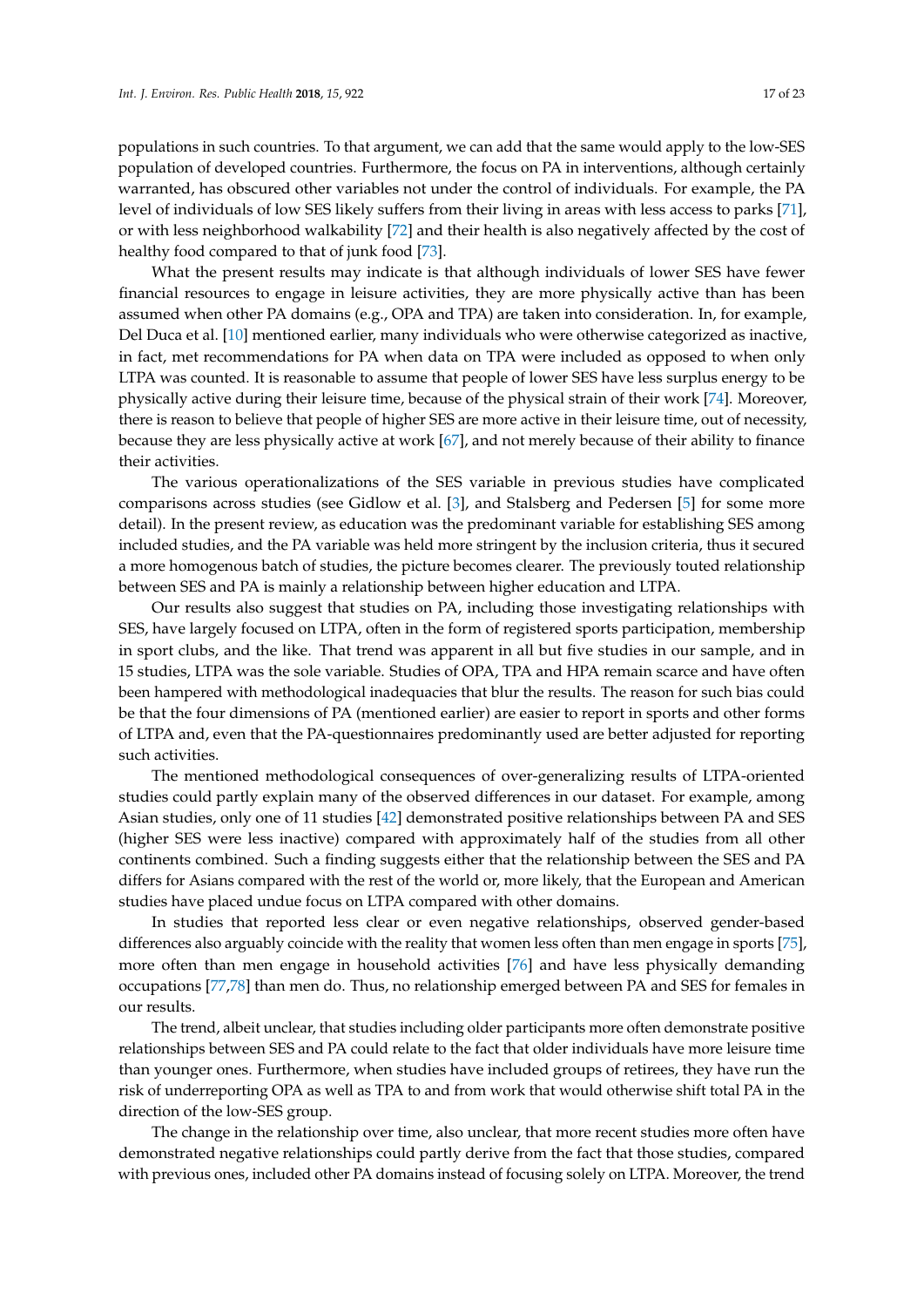of studies being more geographically diverse in recent years might have served to shift the focus away from LTPA.

When measuring LTPA, and drawing conclusions about PA as a result, low-SES groups have appeared to be less physically active than they are, whereas the PA levels of high-SES groups have been overestimated. In addition, as Palma and Assis [\[9\]](#page-18-8) have underscored, developing countries are misrepresented as having less physically active populations than developed countries because the former have far more physically demanding, time-consuming work that leaves less time for leisure activities, both due to less leisure time and greater fatigue after work, hence their reduced inclination to engage in PA.

Another factor could be that studies of PA and SES are typically designed and conducted by individuals who belong to high-SES groups (e.g., researchers and physicians), which are characterized by their higher education, higher income, and less physically demanding occupations [\[79\]](#page-22-4). A social group holding the power to define and value or rate a social phenomenon might have the misfortune to disregard their own preconceptions and introduce bias as a result.

Recent studies have argued that sedentary time might be a better indicator of health risk than lack of PA is [\[80,](#page-22-5)[81\]](#page-22-6). Furthermore, it has been suggested that not even increased levels of physical exercise, sometimes mistaken for increased levels of total PA, can compensate for the declining levels of everyday PA, tentatively termed "daily life physical activity" (DLPA) by Stalsberg and Pedersen [\[11\]](#page-18-10)) (cf. [\[82,](#page-22-7)[83\]](#page-22-8)). The over-eager focus on LTPA in scientific studies might have masked the lack of DLPA and thus prompted the underestimation of public health risks.

When studying PA to be able to offer health advice, researchers should remember that the level of PA is but one of several variables that determine an individual's health. As a case in point, Beckvid Henriksson et al. [\[11\]](#page-18-10), found that the most physically active group – in their case, the low SES group—was also the one with the poorest health. In response, those authors suggested differences in diet across groups as another variable relevant to explaining their findings (see also [\[84\]](#page-22-9)).

The present study clearly involved limitations. Above all, our results cannot falsify the claim that individuals of higher SES are more active, which was not our aim in the first place. Furthermore, our results do not support conclusions about the total PA levels of any SES-group, since most studies do not report all PA-domains. Even if individuals of low SES are more physically active than they have been credited to be, we do not know whether that trend would contribute positively to their health, for all PA is not necessarily equally healthy. In fact, much of their work PA, might even be harmful. Last, we did not include data on sedentary time for any of the groups, which makes it impossible to draw conclusions about any health-related issues, as they depend upon both total PA and accumulated sedentary time.

What our results contribute, however, is that the findings of studies seem to have varied across PA-domains and that the entire field of research on PA seems to have given undue attention to LTPA. Thus, results might become less clear when other domains are added to the mix. That possibility indicates directions for future studies seeking to respond to the questions that remain unanswered. More practically, researchers should report all PA-domains and account for sedentary time so that the variables can be balanced against each other.

### **5. Conclusions**

The assumed relationship between PA and SES is mostly a relationship between LTPA and high SES. No such relationship or a negative relationship between PA and SES for all other PA domains exists, which indicates that individuals from low-SES groups are more active. Whether the high- or low-SES group is more physically active in total remains unclear and is difficult to determine with any certainty based on available data. In any case, no comparison of PA across SES groups should be made without accounting for not only total LTPA, as is currently common, but also total PA. Developing countries and the low-SES group might also have been misrepresented in studies on PA. Those populations might be more physically active than they have been credited to be, the misconception of which is due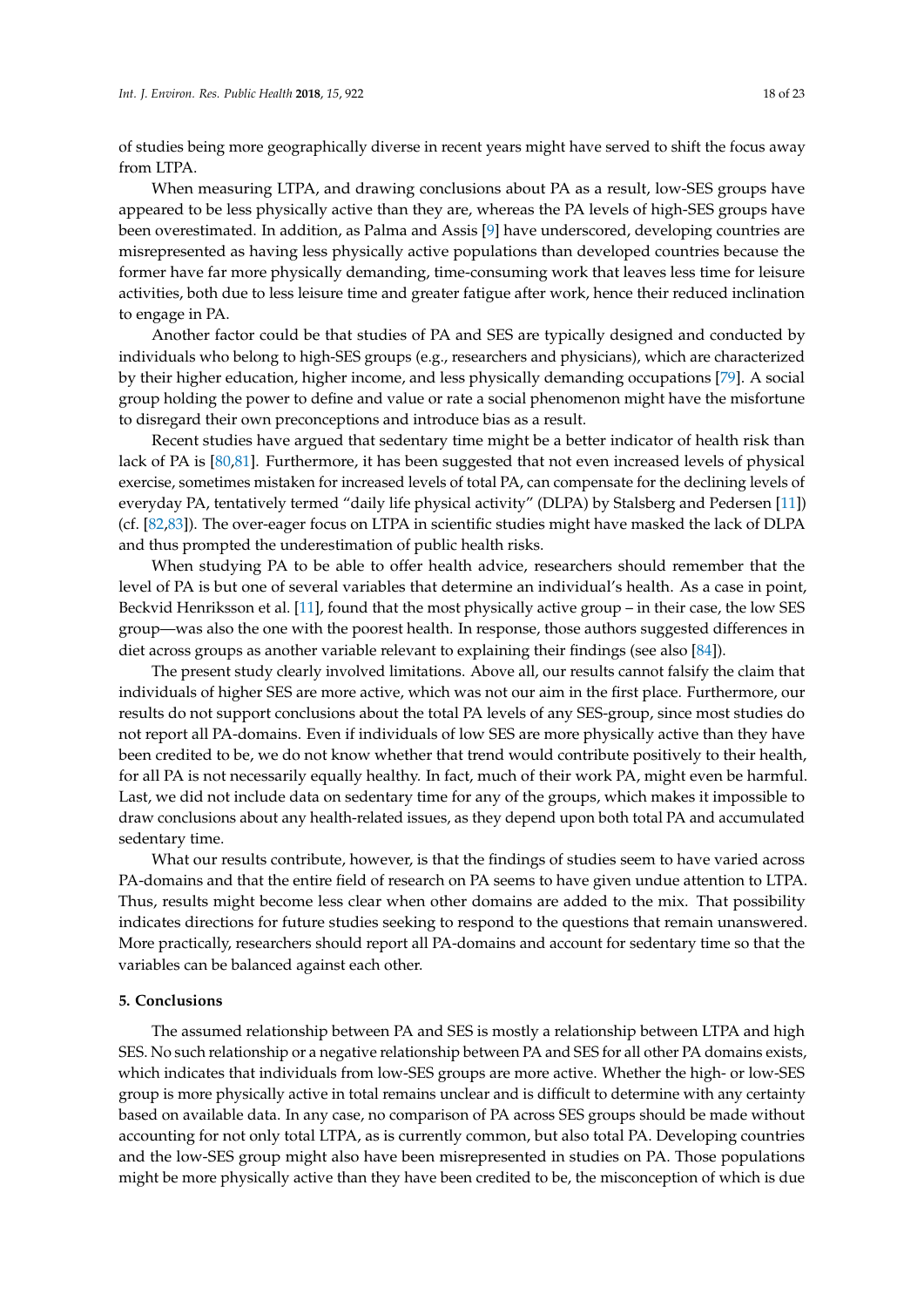perhaps to the fact that researchers most often come from high-SES populations in developed countries. That finding has consequences for practitioners targeting low-SES populations with interventions that attempt to increase their PA levels, and we suggest that researchers and practitioners should look beyond the mere amount of PA for other variables that can explain health-related differences across SES groups.

**Author Contributions:** Both authors have contributed to the article. Ragna Stalsberg and Arve Vorland Pedersen conceived and designed the study; Ragna Stalsberg and Arve Vorland Pedersen performed the data acquisition; Ragna Stalsberg and Arve Vorland Pedersen analyzed the data; Ragna Stalsberg and Arve Vorland Pedersen wrote the paper.

**Conflicts of Interest:** The authors declare no conflict of interest.

### **References**

- <span id="page-18-0"></span>1. Jenum, A.K.; Lorentzen, C.A.N.; Ommundsen, Y. Targeting physical activity in a low socioeconomic status population: Observations from the Norwegian "Romsås in Motion" study. *Br. J. Sport Med.* **2009**, *43*, 64–69. [\[CrossRef\]](http://dx.doi.org/10.1136/bjsm.2008.053637) [\[PubMed\]](http://www.ncbi.nlm.nih.gov/pubmed/18927170)
- <span id="page-18-1"></span>2. Trost, S.G.; Owen, N.; Bauman, A.E.; Sallis, J.F.; Brown, W. Correlates of adults' participation in physical activity: Review and update. *Med. Sci. Sport Exerc.* **2002**, *34*, 1996–2001. [\[CrossRef\]](http://dx.doi.org/10.1097/00005768-200212000-00020)
- <span id="page-18-2"></span>3. Gidlow, C.; Johnston, LH.; Crone, D.; Ellis, N.; James, D. A systematic review of the relationship between socio-economic position and physical activity. *Health Educ. J.* **2016**, *65*, 338–367. [\[CrossRef\]](http://dx.doi.org/10.1177/0017896906069378)
- <span id="page-18-3"></span>4. Beenackers, M.A.; Kamphuis, C.B.M.; Giskes, K.; Brug, J.; Kunst, A.E.; Burdorf, A.; van Lenthe, F.J. Socioeconomic inequalities in occupational, leisure-time, and transport related physical activity among European adults: A systematic review. *Int. J. Behav. Nutr. Phys. Act.* **2012**, *9*, 116. [\[CrossRef\]](http://dx.doi.org/10.1186/1479-5868-9-116) [\[PubMed\]](http://www.ncbi.nlm.nih.gov/pubmed/22992350)
- <span id="page-18-4"></span>5. Stalsberg, R.; Pedersen, A.V. Effects of socioeconomic status on the physical activity in adolescents: A systematic review of the evidence. *Scand. J. Med. Sci. Sports* **2010**, *20*, 368–383. [\[CrossRef\]](http://dx.doi.org/10.1111/j.1600-0838.2009.01047.x) [\[PubMed\]](http://www.ncbi.nlm.nih.gov/pubmed/20136763)
- <span id="page-18-5"></span>6. Warren, J.R.; Hoonakker, P.; Carayon, P.; Brand, J. Job characteristics as mediators in SES-health relationships. *Soc. Sci. Med.* **2004**, *59*, 1367–1378. [\[CrossRef\]](http://dx.doi.org/10.1016/j.socscimed.2004.01.035) [\[PubMed\]](http://www.ncbi.nlm.nih.gov/pubmed/15246167)
- <span id="page-18-6"></span>7. Landsbergis, P.A.; Schnall, P.L.; Pickering, T.G.; Warren, K.; Schwartz, J.E. Lower socioeconomic status among men in relation to the association between job strain and blood pressure. *Scand. J. Work Environ. Health* **2003**, *29*, 206–215. [\[CrossRef\]](http://dx.doi.org/10.5271/sjweh.723) [\[PubMed\]](http://www.ncbi.nlm.nih.gov/pubmed/12828390)
- <span id="page-18-15"></span><span id="page-18-7"></span>8. Bauman, A.E.; Reis, R.S.; Sallis, J.F.; Wells, J.C.; Loos, R.J.; Martin, B.W.; Lancet Physical Activity Series Working Group. Correlates of physical activity: Why are some people physically active and others not? *Lancet* **2012**, *380*, 258–271. [\[CrossRef\]](http://dx.doi.org/10.1016/S0140-6736(12)60735-1)
- <span id="page-18-8"></span>9. Palma, A.; Assis, M. Rich and physically active: Where are we talking from? *Scand. J. Med. Sci. Sports* **2011**, *21*, 151–152. [\[CrossRef\]](http://dx.doi.org/10.1111/j.1600-0838.2010.01225.x) [\[PubMed\]](http://www.ncbi.nlm.nih.gov/pubmed/21223379)
- <span id="page-18-9"></span>10. Del Duca, G.F.; Nahas, M.V.; Garcia, L.M.T.; Silva, S.G.; Hallal, P.C.; Peres, M.A. Active commuting reduces sociodemographic differences in adherence to recommendations derived from leisure-time physical activity among Brazilian adults. *Public Health* **2016**, *134*, 12–17. [\[CrossRef\]](http://dx.doi.org/10.1016/j.puhe.2016.01.016) [\[PubMed\]](http://www.ncbi.nlm.nih.gov/pubmed/26947312)
- <span id="page-18-10"></span>11. Beckvid Henriksson, G.; Franzén, S.; Elinder, L.S.; Nyberg, G. Low socio-economic status associated with unhealthy weight in six-year-old Swedish children despite higher levels of physical activity. *Acta Paediatr.* **2016**, *105*, 1204–1210. [\[CrossRef\]](http://dx.doi.org/10.1111/apa.13412) [\[PubMed\]](http://www.ncbi.nlm.nih.gov/pubmed/27008097)
- <span id="page-18-11"></span>12. Rice, M.H.; Howell, C. Measurement of physical activity, exercise, and physical fitness in children: Issues and concerns. *J. Pediatr. Nurs.* **2000**, *15*, 148–156. [\[CrossRef\]](http://dx.doi.org/10.1053/jn.2000.6019) [\[PubMed\]](http://www.ncbi.nlm.nih.gov/pubmed/10897552)
- <span id="page-18-12"></span>13. Warren, J.M.; Ekelund, U.; Besson, H.; Mezzani, A.; Geladas, N.; Vanhees, L.; Experts Panel. Assessment of physical activity—A review of methodologies with reference to epidemiological research: A report of the exercise physiology section of the European Association of Cardiovascular Prevention and Rehabilitation. *Eur. J. Cardiovasc. Prev. Rehabil.* **2010**, *17*, 127–139. [\[CrossRef\]](http://dx.doi.org/10.1097/HJR.0b013e32832ed875) [\[PubMed\]](http://www.ncbi.nlm.nih.gov/pubmed/20215971)
- <span id="page-18-13"></span>14. Ainsworth, B.E.; Haskell, W.L.; Leon, A.S.; Jacobs, D.R., Jr.; Montoye, H.J.; Sallis, J.F.; Paffenbarger, R.S., Jr. Compendium of physical acticities: Classification of energy costs of human physical activities. *Med. Sci. Sports Exerc.* **1993**, *25*, 71–80. [\[CrossRef\]](http://dx.doi.org/10.1249/00005768-199301000-00011) [\[PubMed\]](http://www.ncbi.nlm.nih.gov/pubmed/8292105)
- <span id="page-18-14"></span>15. Fogelman, Y.; Bloch, B.; Kahan, E. Assessment of participation in physical activities and relationship to socioeconomic and health factors. The controversial value of self-perception. *Patient Educ. Couns.* **2004**, *53*, 95–99. [\[CrossRef\]](http://dx.doi.org/10.1016/S0738-3991(03)00119-8)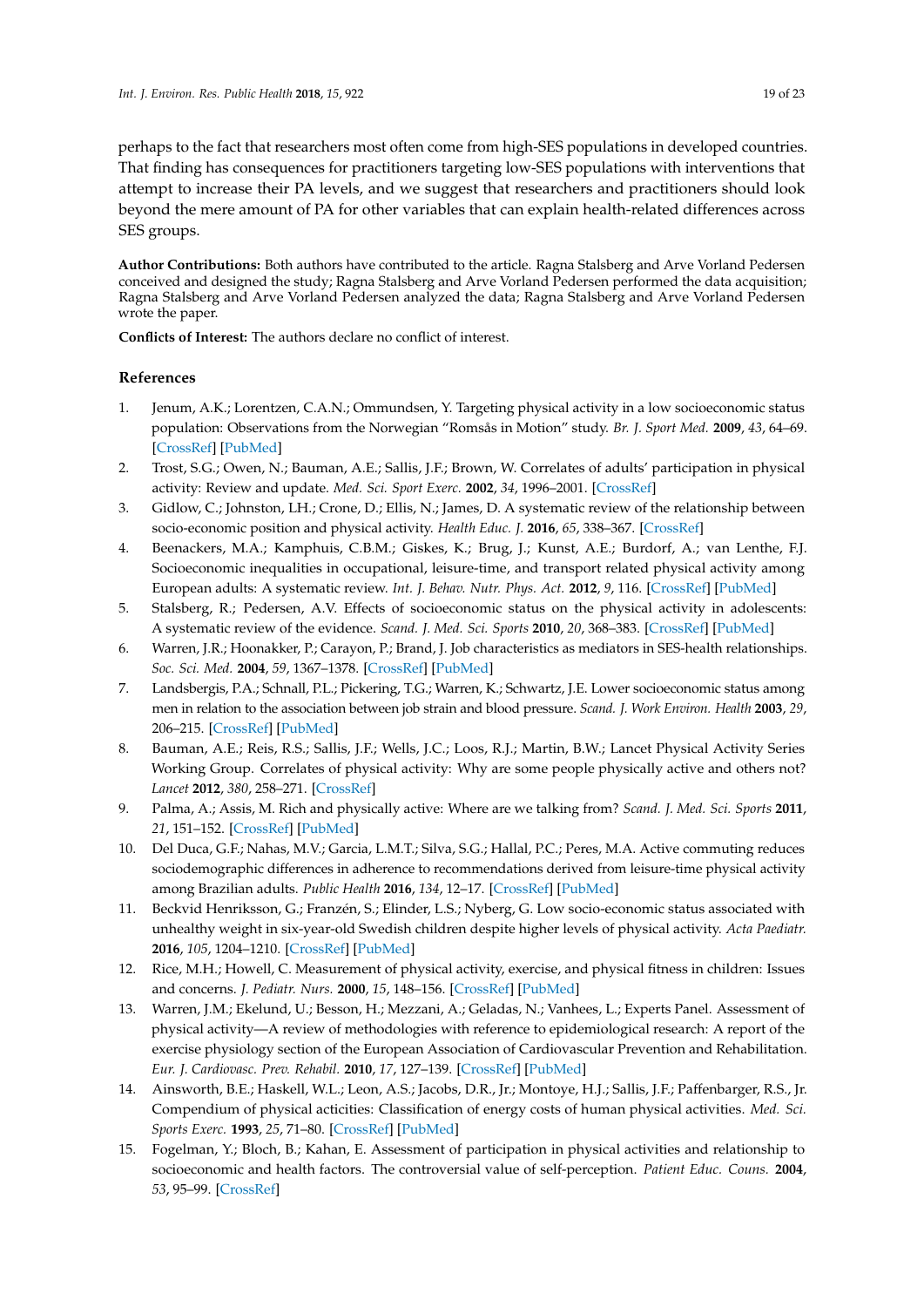- <span id="page-19-24"></span><span id="page-19-23"></span><span id="page-19-22"></span><span id="page-19-21"></span><span id="page-19-20"></span><span id="page-19-17"></span><span id="page-19-8"></span><span id="page-19-7"></span><span id="page-19-6"></span><span id="page-19-0"></span>16. Berrigan, D.; Troiano, R.P.; McNeel, T.; Disogra, C.; Ballard-Barbash, R. Active transportation increases adherence to activity recommendations. *Am. J. Prev. Med.* **2006**, *31*, 210–216. [\[CrossRef\]](http://dx.doi.org/10.1016/j.amepre.2006.04.007) [\[PubMed\]](http://www.ncbi.nlm.nih.gov/pubmed/16905031)
- <span id="page-19-1"></span>17. Molina-Garcia, J.; Castillo, I.; Sallis, J.F. Psychosocial and environmental correlates of active commuting for university students. *Prev. Med.* **2010**, *51*, 136–138. [\[CrossRef\]](http://dx.doi.org/10.1016/j.ypmed.2010.05.009) [\[PubMed\]](http://www.ncbi.nlm.nih.gov/pubmed/20510271)
- <span id="page-19-9"></span><span id="page-19-2"></span>18. Molina-Garcia, J.; Sallis, J.F.; Castillo, I. Active Commuting and Sociodemographic Factors Among University Students in Spain. *J. Phys. Act. Health* **2014**, *11*, 359–363. [\[CrossRef\]](http://dx.doi.org/10.1123/jpah.2012-0004) [\[PubMed\]](http://www.ncbi.nlm.nih.gov/pubmed/23359296)
- <span id="page-19-10"></span><span id="page-19-3"></span>19. Satariano, W.A.; Haight, T.J.; Tager, I.B. Living arrangements and participation in leisure-time physical activities in an older population. *J. Aging Health* **2002**, *14*, 427–451. [\[CrossRef\]](http://dx.doi.org/10.1177/089826402237177) [\[PubMed\]](http://www.ncbi.nlm.nih.gov/pubmed/12391994)
- <span id="page-19-11"></span><span id="page-19-4"></span>20. Van Dyck, D.; Cardon, G.; Deforche, B.; Sallis, J.F.; Owen, N.; De Bourdeaudhuij, I. Neighborhood SES and walkability are related to physical activity behavior in Belgian adults. *Prev. Med.* **2010**, *50*, 74–79. [\[CrossRef\]](http://dx.doi.org/10.1016/j.ypmed.2009.07.027) [\[PubMed\]](http://www.ncbi.nlm.nih.gov/pubmed/19751757)
- <span id="page-19-12"></span><span id="page-19-5"></span>21. Golubic, R.; Martin, K.R.; Ekelund, U.; Hardy, R.; Kuh, D.; Wareham, N.; Cooper, R.; Brage, S. Levels of physical activity among a nationally representative sample of people in early old age: Results of objective and self-reported assessments. *Int. J. Behav. Nutr. Phys. Act.* **2014**, *11*, 58. [\[CrossRef\]](http://dx.doi.org/10.1186/1479-5868-11-58) [\[PubMed\]](http://www.ncbi.nlm.nih.gov/pubmed/24885497)
- 22. Bernstein, M.S.; Costanza, M.C.; Morabia, A. Physical activity of urban adults: A general population survey in Geneva. *Soz. Praventivmed.* **2001**, *46*, 49–59. [\[CrossRef\]](http://dx.doi.org/10.1007/BF01318798) [\[PubMed\]](http://www.ncbi.nlm.nih.gov/pubmed/11320913)
- <span id="page-19-13"></span>23. Bertrais, S.; Preziosi, P.; Mennen, L.; Galan, P.; Hercberg, S.; Oppert, J.M. Sociodemographic and geographic correlates of meeting current recommendations for physical activity in middle-aged French adults: The Supplementation en Vitamines et Mineraux Antioxydants (SUVIMAX) Study. *Am. J. Public Health* **2004**, *94*, 1560–1566. [\[CrossRef\]](http://dx.doi.org/10.2105/AJPH.94.9.1560) [\[PubMed\]](http://www.ncbi.nlm.nih.gov/pubmed/15333315)
- <span id="page-19-25"></span><span id="page-19-15"></span><span id="page-19-14"></span>24. Kamphuis, C.B.M.; van Lenthe, F.J.; Giskes, K.; Huisman, M.; Brug, J.; Mackenbach, J.P. Socioeconomic status, environmental and individual factors, and sports participation. *Med. Sci. Sports Exerc.* **2008**, *40*, 71–81. [\[CrossRef\]](http://dx.doi.org/10.1249/mss.0b013e318158e467) [\[PubMed\]](http://www.ncbi.nlm.nih.gov/pubmed/18182936)
- <span id="page-19-26"></span><span id="page-19-16"></span>25. Borodulin, K.; Laatikainen, T.; Lahti-Koski, M.; Jousilahti, P.; Lakka, T.A. Association of Age and Education With Different Types of Leisure-Time Physical Activity Among 4437 Finnish Adults. *J. Phys. Act. Health* **2008**, *5*, 242–251. [\[CrossRef\]](http://dx.doi.org/10.1123/jpah.5.2.242) [\[PubMed\]](http://www.ncbi.nlm.nih.gov/pubmed/18382033)
- <span id="page-19-18"></span>26. Kwaśniewska, M.; Kaczmarczyk, K.; Pikala, M.; Broda; Kozakiewicz, K.; Pajak, A.; Tykarski, A.; Zdrojewski, T.; Drygas, W. Socio-demographic and lifestyle correlates of commuting activity in Poland. *Prev. Med.* **2010**, *50*, 257–261. [\[CrossRef\]](http://dx.doi.org/10.1016/j.ypmed.2010.02.011)
- <span id="page-19-19"></span>27. Stringhini, S.; Dugravot, A.; Shipley, M.; Goldberg, M.; Zins, M.; Kivimäki, M.; Marmot, M.; Sabia, S.; Singh-Manoux, A. Health behaviours, socioeconomic status, and mortality: Further analyses of the British Whitehall II and the French GAZEL prospective cohorts. *PLoS Med.* **2011**, *8*, e1000419. [\[CrossRef\]](http://dx.doi.org/10.1371/journal.pmed.1000419) [\[PubMed\]](http://www.ncbi.nlm.nih.gov/pubmed/21364974)
- <span id="page-19-27"></span>28. Łobaszewski, J.; Przewožniak, K.; Zatońska, K.; Wojtyła, A.; Bylina, J.; Mańczuk, M.; Zatoński, W.A. Patterns of leisure time physical activity and its determinants among a sample of adults from Kielce region, Poland—The 'PONS' study. *Ann. Agric. Environ. Med.* **2011**, *18*, 241–245. [\[PubMed\]](http://www.ncbi.nlm.nih.gov/pubmed/22216789)
- 29. Borodulin, K.; Zimmer, C.; Sippola, R.; Mäkinen, T.; Laatikainen, T.; Prättälä, R. Health Behaviours as Mediating Pathways between Socioeconomic Position and Body Mass Index. *Int. J. Behav. Med.* **2012**, *19*, 14–22. [\[CrossRef\]](http://dx.doi.org/10.1007/s12529-010-9138-1) [\[PubMed\]](http://www.ncbi.nlm.nih.gov/pubmed/21184210)
- <span id="page-19-28"></span>30. Ord, K.; Mitchell, R.; Pearce, J. Is level of neighbourhood green space associated with physical activity in green space? *Int. J. Behav. Nutr. Phys. Act.* **2013**, *10*, 127. [\[CrossRef\]](http://dx.doi.org/10.1186/1479-5868-10-127) [\[PubMed\]](http://www.ncbi.nlm.nih.gov/pubmed/24219824)
- 31. Uijtdewilligen, L.; Twisk, J.W.R.; Chinapaw, M.J.M.; Koppes, L.L.J.; Van Mechelen, W.; Singh, A.S. Longitudinal Person-Related Determinants of Physical Activity in Young Adults. *Med. Sci. Sports Exerc.* **2014**, *46*, 529–536. [\[CrossRef\]](http://dx.doi.org/10.1249/MSS.0000000000000126) [\[PubMed\]](http://www.ncbi.nlm.nih.gov/pubmed/24042310)
- <span id="page-19-30"></span>32. Marques, A.; Martins, J.; Diniz, J.; Ramos, M.; Yazigi, F.; Onofre, M.; Carreiro da Costa, F. The correlates of meeting physical activity recommendations: A population-based cross-sectional study. *Eur. J. Sport Sci.* **2014**, *14*, 462–470. [\[CrossRef\]](http://dx.doi.org/10.1080/17461391.2012.713008) [\[PubMed\]](http://www.ncbi.nlm.nih.gov/pubmed/24175729)
- <span id="page-19-29"></span>33. Huston, S.L.; Evenson, K.R.; Bors, P.; Gizlice, Z. Neighborhood environment, access to places for activity, and leisure-time physical activity in a diverse North Carolina population. *Am. J. Health Promot.* **2003**, *18*, 58–69. [\[CrossRef\]](http://dx.doi.org/10.4278/0890-1171-18.1.58) [\[PubMed\]](http://www.ncbi.nlm.nih.gov/pubmed/13677963)
- 34. Ashe, M.C.; Miller, W.C.; Eng, J.J.; Noreau, L. Physical Activity and Chronic Conditions Research Team. Older adults, chronic disease and leisure-time physical activity. *Gerontology* **2009**, *55*, 64–72. [\[CrossRef\]](http://dx.doi.org/10.1159/000141518) [\[PubMed\]](http://www.ncbi.nlm.nih.gov/pubmed/18566534)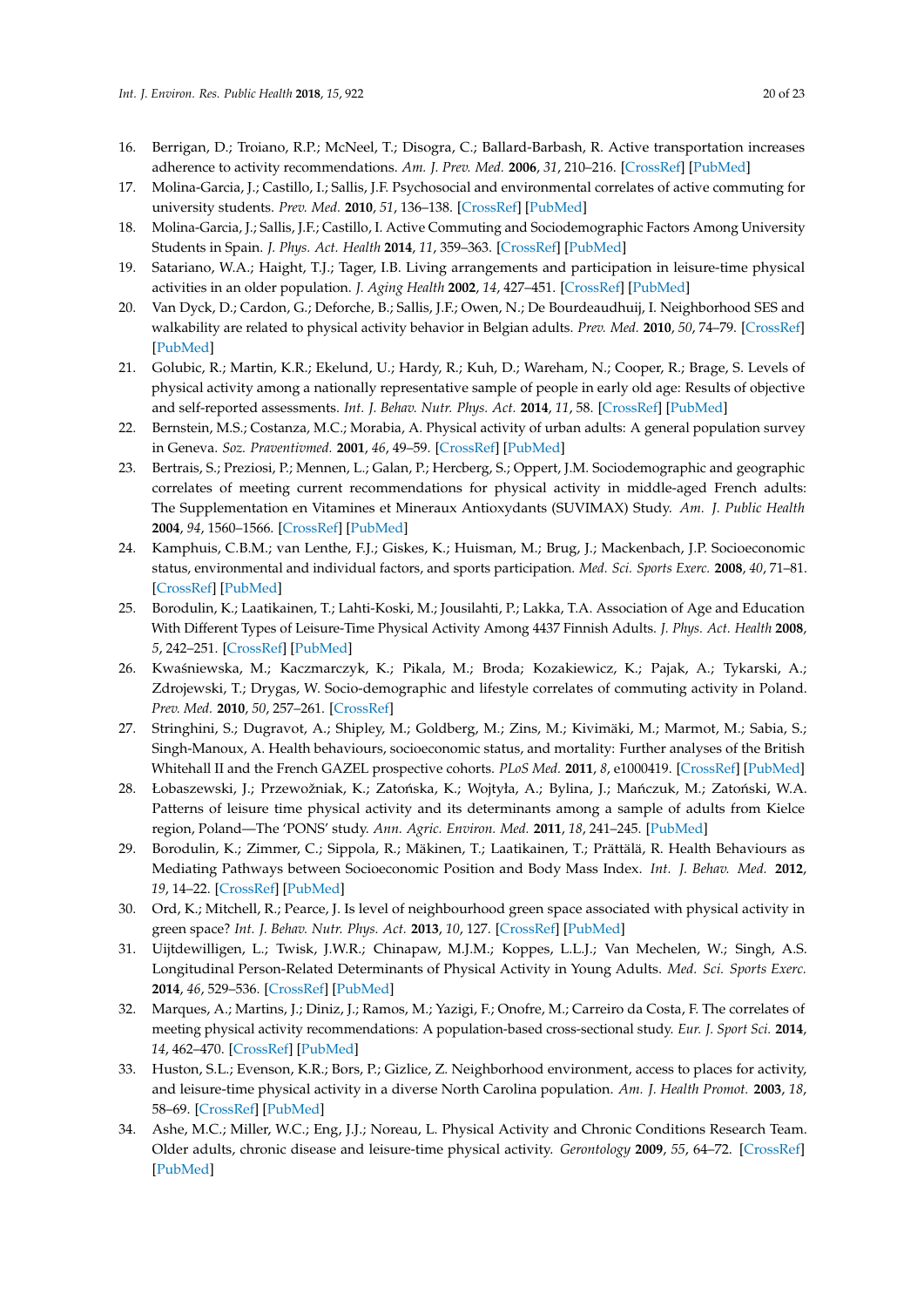- <span id="page-20-9"></span><span id="page-20-8"></span><span id="page-20-7"></span><span id="page-20-6"></span><span id="page-20-5"></span><span id="page-20-4"></span><span id="page-20-3"></span><span id="page-20-2"></span><span id="page-20-1"></span><span id="page-20-0"></span>35. Azagba, S.; Sharaf, M.F. Physical inactivity among older Canadian adults. *J. Phys. Act. Health* **2014**, *11*, 99–108. [\[CrossRef\]](http://dx.doi.org/10.1123/jpah.2011-0305) [\[PubMed\]](http://www.ncbi.nlm.nih.gov/pubmed/23249997)
- <span id="page-20-10"></span>36. Dias-da-Costa, J.S.; Hallal, P.C.; Wells, J.C.K.; Daltoe, T.; Fuchs, S.C.; Menezes, A.M.B.; Olinto, M.T.A. Epidemiology of leisure-time physical activity: A population-based study in southern Brazil. *Cad. Saude Publica* **2005**, *21*, 275–282. [\[CrossRef\]](http://dx.doi.org/10.1590/S0102-311X2005000100030) [\[PubMed\]](http://www.ncbi.nlm.nih.gov/pubmed/15692661)
- <span id="page-20-11"></span>37. Azevedo, M.R.; Araújo, C.L.P.; Reichert, F.F.; Siqueira, F.V.; da Silva, M.C.; Hallal, P.C. Gender differences in leisure-time physical activity. *Int. J. Public Health* **2007**, *52*, 8–15. [\[CrossRef\]](http://dx.doi.org/10.1007/s00038-006-5062-1) [\[PubMed\]](http://www.ncbi.nlm.nih.gov/pubmed/17966815)
- <span id="page-20-22"></span>38. Reis, R.; Hino, A.A.F.; Rech, C.R.; Kerr, J.; Hallal, P.C. Walkability and physical activity: Findings from Curitiba, Brazil. *Am. J. Prev. Med.* **2013**, *45*, 269–275. [\[CrossRef\]](http://dx.doi.org/10.1016/j.amepre.2013.04.020) [\[PubMed\]](http://www.ncbi.nlm.nih.gov/pubmed/23953352)
- <span id="page-20-12"></span>39. Brown, A.; Siahpush, M. Socioeconomic Predictors of a Sedentary Lifestyle: Results From the 2001 National Health Survey. *J. Phys. Act. Health* **2006**, *3*, 90–101. [\[CrossRef\]](http://dx.doi.org/10.1123/jpah.3.1.90)
- <span id="page-20-23"></span><span id="page-20-13"></span>40. Cerin, E.; Leslie, E. How socio-economic status contributes to participation in leisure-time physical activity. *Soc. Sci. Med.* **2008**, *66*, 2596–2609. [\[CrossRef\]](http://dx.doi.org/10.1016/j.socscimed.2008.02.012) [\[PubMed\]](http://www.ncbi.nlm.nih.gov/pubmed/18359137)
- <span id="page-20-24"></span><span id="page-20-14"></span>41. Gearon, E.; Backholer, K.; Hodge, A.; Peeters, A. The mediating role of dietary factors and leisure time physical activity on socioeconomic inequalities in body mass index among Australian adults. *BMC Public Health* **2013**, *13*, 1214. [\[CrossRef\]](http://dx.doi.org/10.1186/1471-2458-13-1214) [\[PubMed\]](http://www.ncbi.nlm.nih.gov/pubmed/24359490)
- <span id="page-20-21"></span><span id="page-20-15"></span>42. Mabry, R.M.; Winkler, E.A.; Reeves, M.M.; Eakin, E.G.; Owen, N. Correlates of Omani adults' physical inactivity and sitting time. *Public Health Nutr.* **2013**, *16*, 65–72. [\[CrossRef\]](http://dx.doi.org/10.1017/S1368980012002844) [\[PubMed\]](http://www.ncbi.nlm.nih.gov/pubmed/22626450)
- <span id="page-20-25"></span>43. Adeniyi, A.F.; Chedi, H. Levels and predictors of physical activity in a sample of pre-retirement and retired civil servants in Nigeria. *East Afr. J. Public Health* **2010**, *7*, 140–143. [\[CrossRef\]](http://dx.doi.org/10.4314/eajph.v7i2.64713) [\[PubMed\]](http://www.ncbi.nlm.nih.gov/pubmed/21413591)
- <span id="page-20-16"></span>44. Guessous, I.; Gaspoz, J.M.; Theler, J.M.; Kayser, B. Eleven-year physical activity trends in a Swiss urban area. *Prev. Med.* **2014**, *59*, 25–30. [\[CrossRef\]](http://dx.doi.org/10.1016/j.ypmed.2013.11.005) [\[PubMed\]](http://www.ncbi.nlm.nih.gov/pubmed/24252488)
- <span id="page-20-27"></span><span id="page-20-17"></span>45. Wolin, K.Y.; Bennett, G.G. Interrelations of socioeconomic position and occupational and leisure-time physical activity in the National Health and Nutrition Examination Survey. *J. Phys. Act. Health* **2008**, *5*, 229–241. [\[CrossRef\]](http://dx.doi.org/10.1123/jpah.5.2.229) [\[PubMed\]](http://www.ncbi.nlm.nih.gov/pubmed/18382032)
- <span id="page-20-28"></span><span id="page-20-18"></span>46. Hearst, M.O.; Sirard, J.R.; Forsyth, A.; Parker, E.D.; Klein, E.G.; Green, C.G.; Lytle, L.A. The relationship of area-level sociodemographic characteristics, household composition and individual-level socioeconomic status on walking behavior among adults. *Transp. Res. Part A Policy Pract.* **2013**, *50*, 149–157. [\[CrossRef\]](http://dx.doi.org/10.1016/j.tra.2013.01.006) [\[PubMed\]](http://www.ncbi.nlm.nih.gov/pubmed/23729994)
- <span id="page-20-31"></span><span id="page-20-19"></span>47. Kienteka, M.; Reis, R.S.; Rech, C.R. Personal and behavioral factors associated with bicycling in adults from Curitiba, Parana State, Brazil. *Cad. Saude Publica* **2014**, *30*, 79–87. [\[CrossRef\]](http://dx.doi.org/10.1590/0102-311X00041613) [\[PubMed\]](http://www.ncbi.nlm.nih.gov/pubmed/24627015)
- <span id="page-20-20"></span>48. Trinh, O.T.H.; Nguyen, N.D.; Dibley, M.J.; Phongsavan, P.; Bauman, A.E. The prevalence and correlates of physical inactivity among adults in Ho Chi Minh City. *BMC Public Health* **2008**, *8*, 204. [\[CrossRef\]](http://dx.doi.org/10.1186/1471-2458-8-204) [\[PubMed\]](http://www.ncbi.nlm.nih.gov/pubmed/18541020)
- 49. Naseer, M.; Khoso, A.; Naqvi, S.; Irfan, H. Sex-Based Difference in the Perception of Exercise and Level of Physical Activity Among Residents of Karachi City, Pakistan. *J. Phys. Act. Health* **2013**, *10*, 1039–1047. [\[CrossRef\]](http://dx.doi.org/10.1123/jpah.10.7.1039) [\[PubMed\]](http://www.ncbi.nlm.nih.gov/pubmed/23136384)
- 50. Vaidya, A.; Krettek, A. Physical activity level and its sociodemographic correlates in a peri-urban Nepalese population: A cross-sectional study from the Jhaukhel-Duwakot health demographic surveillance site. *Int. J. Behav. Nutr. Phys. Act.* **2014**, *11*, 39. [\[CrossRef\]](http://dx.doi.org/10.1186/1479-5868-11-39) [\[PubMed\]](http://www.ncbi.nlm.nih.gov/pubmed/24628997)
- <span id="page-20-29"></span>51. Schneider, S.; Huy, C.; Schuessler, M.; Diehl, K.; Schwarz, S. Optimising lifestyle interventions: Identification of health behaviour patterns by cluster analysis in a German 50+ survey. *Eur. J. Public Health* **2009**, *19*, 271–277. [\[CrossRef\]](http://dx.doi.org/10.1093/eurpub/ckn144) [\[PubMed\]](http://www.ncbi.nlm.nih.gov/pubmed/19164433)
- 52. Chen, Y.J.; Huang, Y.H.; Lu, F.H.; Wu, J.S.; Lin, L.L.; Chang, C.J.; Yang, Y.C. The Correlates of Leisure Time Physical Activity among an Adults Population from Southern Taiwan. *BMC Public Health* **2011**, *11*, 427. [\[CrossRef\]](http://dx.doi.org/10.1186/1471-2458-11-427) [\[PubMed\]](http://www.ncbi.nlm.nih.gov/pubmed/21639878)
- 53. Borrell, C.; Dominguez-Berjón, F.; Pasarin, M.I.; Ferrando, J.; Rohlfs, I.; Nebot, M. Social inequalities in health related behaviours in Barcelona. *J. Epidemiol. Community Health* **2000**, *54*, 24–30. [\[CrossRef\]](http://dx.doi.org/10.1136/jech.54.1.24) [\[PubMed\]](http://www.ncbi.nlm.nih.gov/pubmed/10692958)
- <span id="page-20-30"></span>54. Livingstone, M.; Robson, P.J.; McCarthy, S.; Kiely, M.; Harrington, K.; Browne, P.; Galvin, M.; Wareham, N.J.; Rennie, K.L. Physical activity patterns in a nationally representative sample of adults in Ireland. *Public Health Nutr.* **2001**, *4*, 1107–1116. [\[CrossRef\]](http://dx.doi.org/10.1079/PHN2001192) [\[PubMed\]](http://www.ncbi.nlm.nih.gov/pubmed/11820924)
- <span id="page-20-26"></span>55. Popham, F.; Mitchell, R. Relation of employment status to socioeconomic position and physical activity types. *Prev. Med.* **2007**, *45*, 182–188. [\[CrossRef\]](http://dx.doi.org/10.1016/j.ypmed.2007.06.012) [\[PubMed\]](http://www.ncbi.nlm.nih.gov/pubmed/17662379)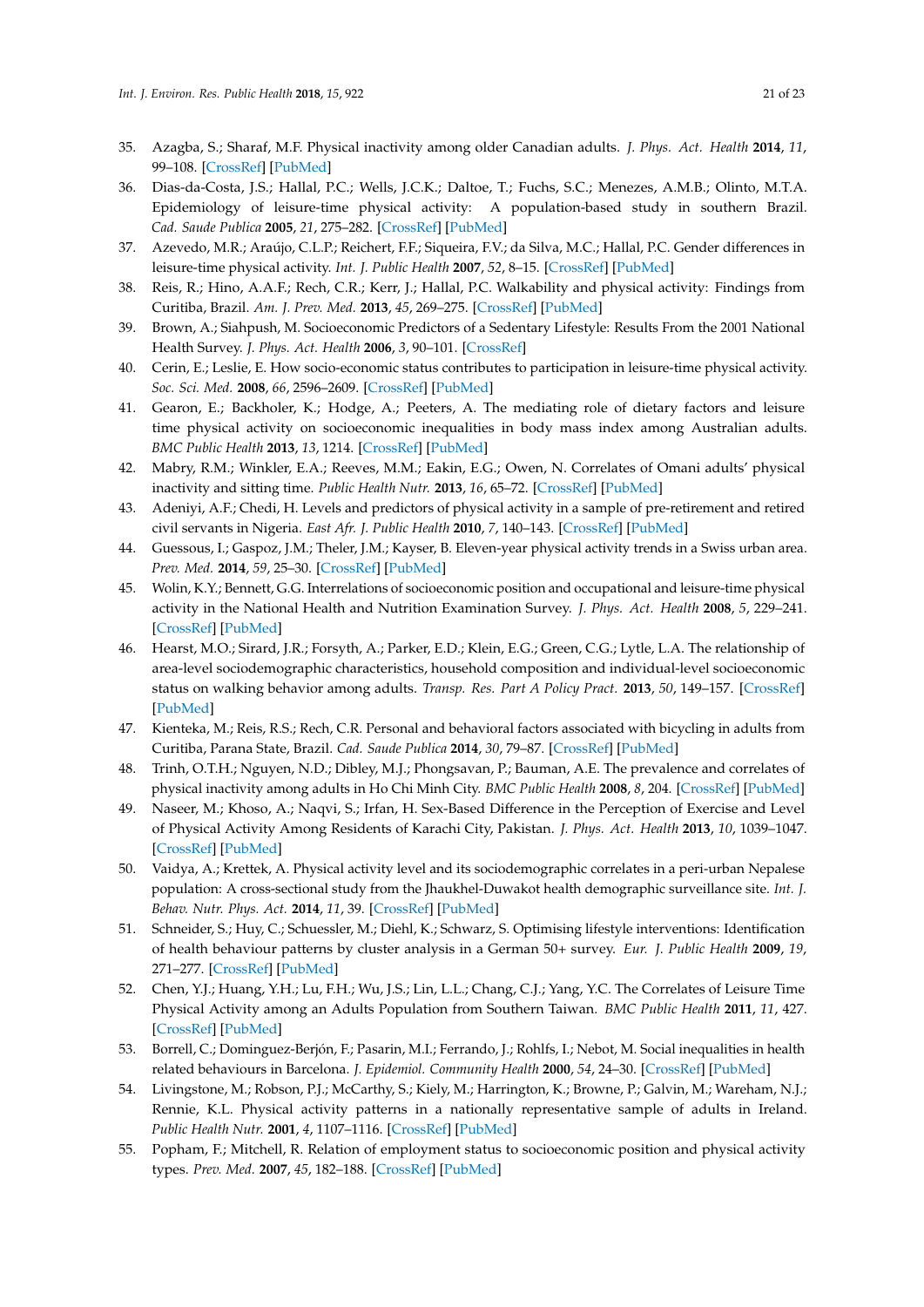- <span id="page-21-8"></span><span id="page-21-7"></span><span id="page-21-6"></span><span id="page-21-5"></span><span id="page-21-4"></span><span id="page-21-3"></span><span id="page-21-2"></span><span id="page-21-1"></span><span id="page-21-0"></span>56. Allender, S.; Foster, C.; Boxer, A. Occupational and Nonoccupational Physical Activity and the Social Determinants of Physical Activity: Results From the Health Survey for England. *J. Phys. Act. Health* **2008**, *5*, 104–116. [\[CrossRef\]](http://dx.doi.org/10.1123/jpah.5.1.104) [\[PubMed\]](http://www.ncbi.nlm.nih.gov/pubmed/18209257)
- <span id="page-21-15"></span>57. Jurakić, D.; Pedišić, Z.; Andrijašević, M. Physical activity of Croatian population: Cross-sectional study using International Physical Activity Questionnaire. *Croat. Med. J.* **2009**, *50*, 165–173. [\[CrossRef\]](http://dx.doi.org/10.3325/cmj.2009.50.165) [\[PubMed\]](http://www.ncbi.nlm.nih.gov/pubmed/19399950)
- <span id="page-21-21"></span><span id="page-21-9"></span>58. Hawkins, S.A.; Cockburn, M.G.; Hamilton, A.S.; Mack, T.M. An estimate of physical activity prevalence in a large population-based cohort. *Med. Sci. Sports Exerc.* **2004**, *36*, 253–260. [\[CrossRef\]](http://dx.doi.org/10.1249/01.MSS.0000113485.06374.0E) [\[PubMed\]](http://www.ncbi.nlm.nih.gov/pubmed/14767248)
- <span id="page-21-16"></span><span id="page-21-10"></span>59. Lee, Y.S.; Levy, S.S. Gender and Income Associations in Physical Activity and Blood Pressure Among Older Adults. *J. Phys. Act. Health* **2011**, *8*, 1–9. [\[CrossRef\]](http://dx.doi.org/10.1123/jpah.8.1.1) [\[PubMed\]](http://www.ncbi.nlm.nih.gov/pubmed/21297179)
- <span id="page-21-22"></span>60. Florindo, A.A.; Guimarães, V.V.; Cesar, C.L.G.; Barros, M.B.; Alves, M.C.; Goldbaum, M. Epidemiology of leisure, transportation, occupational, and household physical activity: Prevalence and associated factors. *J. Phys. Act. Health* **2009**, *6*, 625–632. [\[CrossRef\]](http://dx.doi.org/10.1123/jpah.6.5.625) [\[PubMed\]](http://www.ncbi.nlm.nih.gov/pubmed/19953839)
- <span id="page-21-17"></span><span id="page-21-11"></span>61. Bicalho, P.G.; Hallal, P.C.; Gazinelli, A.; Knuth, A.G.; Velásquez-Meléndez, G. Adult physical activity levels and associated factors in rural communities of Minas Gerais State, Brazil. *Rev. Saúde Pública* **2010**, *44*, 884–893. [\[CrossRef\]](http://dx.doi.org/10.1590/S0034-89102010005000023) [\[PubMed\]](http://www.ncbi.nlm.nih.gov/pubmed/20676590)
- <span id="page-21-13"></span><span id="page-21-12"></span>62. Del Duca, G.F.; Nahas, M.V.; Garcia, L.M.; Mota, J.; Hallal, P.C.; Peres, M.A. Prevalence and sociodemographic correlates of all domains of physical activity in Brazilian adults. *Prev. Med.* **2013**, *56*, 99–102. [\[CrossRef\]](http://dx.doi.org/10.1016/j.ypmed.2012.11.007) [\[PubMed\]](http://www.ncbi.nlm.nih.gov/pubmed/23200875)
- <span id="page-21-14"></span>63. Linetzky, B.; De Maio, F.; Ferrante, D.; Konfino, J.; Boissonnet, C. Sex-stratified socio-economic gradients in physical inactivity, obesity, and diabetes: Evidence of short-term changes in Argentina. *Int. J. Public Health* **2013**, *58*, 277–284. [\[CrossRef\]](http://dx.doi.org/10.1007/s00038-012-0371-z) [\[PubMed\]](http://www.ncbi.nlm.nih.gov/pubmed/22615030)
- <span id="page-21-18"></span>64. Giles-Corti, B.; Donovan, R. Socioeconomic status differences in recreational physical activity levels and real and perceived access to a supportive physical environment. *Prev. Med.* **2002**, *35*, 601–611. [\[CrossRef\]](http://dx.doi.org/10.1006/pmed.2002.1115) [\[PubMed\]](http://www.ncbi.nlm.nih.gov/pubmed/12460528)
- <span id="page-21-23"></span>65. Proper, K.I.; Cerin, E.; Owen, N. Neighborhood and Individual Socio-Economic Variations in the Contribution of Occupational Physical Activity to Total Physical Activity. *J. Phys. Act. Health* **2006**, *3*, 179–190. [\[CrossRef\]](http://dx.doi.org/10.1123/jpah.3.2.179) [\[PubMed\]](http://www.ncbi.nlm.nih.gov/pubmed/28834462)
- <span id="page-21-19"></span>66. Kahan, E.; Fogelman, Y.; Bloch, B. Correlations of work, leisure, and sports physical activities and health status with socioeconomic factors: A national study in Israel. *Postgrad. Med. J.* **2005**, *81*, 262–265. [\[CrossRef\]](http://dx.doi.org/10.1136/pgmj.2004.022293) [\[PubMed\]](http://www.ncbi.nlm.nih.gov/pubmed/15811893)
- <span id="page-21-24"></span>67. Khaing Nang, E.E.; Khoo, E.Y.H.; Salim, A.; Tai, E.S.; Lee, J.; Van Dam, R.M. Patterns of physical activity in different domains and implications for intervention in a multi-ethnic Asian population: A cross-sectional study. *BMC Public Health* **2010**, *10*, 644. [\[CrossRef\]](http://dx.doi.org/10.1186/1471-2458-10-644) [\[PubMed\]](http://www.ncbi.nlm.nih.gov/pubmed/20973981)
- <span id="page-21-26"></span>68. Saito, Y.; Oguma, Y.; Inoue, S.; Tanaka, A.; Kobori, Y. Environmental and individual correlates of various types of physical activity among community-dwelling middle-aged and elderly Japanese. *Int. J. Environ. Res. Public Health* **2013**, *10*, 2028–2042. [\[CrossRef\]](http://dx.doi.org/10.3390/ijerph10052028) [\[PubMed\]](http://www.ncbi.nlm.nih.gov/pubmed/23685828)
- <span id="page-21-20"></span>69. Talaei, M.; Rabiei, K.; Talaei, Z.; Amiri, N.; Zolfaghari, B.; Kabiri, P.; Sarrafzadegan, N. Physical activity, sex, and socioeconomic status: A population based study. *ARYA Atheroscler.* **2013**, *9*, 51–60. [\[PubMed\]](http://www.ncbi.nlm.nih.gov/pubmed/23696760)
- <span id="page-21-25"></span>70. Ying, C.; Kuay, L.K.; Huey, T.C.; Hock, L.K.; Hamid, H.A.; Omar, M.A.; Ahmad, N.A.; Cheong, K.C. Prevalence and factors associated with physical inactivity among Malaysian adults. *Southeast Asian J. Trop. Med. Public Health* **2014**, *45*, 467–480. [\[PubMed\]](http://www.ncbi.nlm.nih.gov/pubmed/24968689)
- <span id="page-21-27"></span>71. Schipperijn, J.; Cerin, E.; Adams, M.A.; Reis, R.; Smith, G.; Cain, K.; Christiansen, L.B.; Dyck, D.V.; Gidlow, C.; Frank, L.D.; et al. Access to parks and physical activity: An eight country comparison. *Urban For. Urban Green.* **2017**, *27*, 253–263. [\[CrossRef\]](http://dx.doi.org/10.1016/j.ufug.2017.08.010)
- <span id="page-21-28"></span>72. Sallis, J.F.; Conway, T.L.; Cain, K.L.; Carlson, J.A.; Frank, L.D.; Kerr, J.; Glanz, K.; Chapman, J.E.; Saelens, B.E. Neighborhood built environment and socioeconomic status in relation to physical activity, sedentary behavior, and weight status of adolescents. *Prev. Med.* **2018**, *110*, 47–54. [\[CrossRef\]](http://dx.doi.org/10.1016/j.ypmed.2018.02.009) [\[PubMed\]](http://www.ncbi.nlm.nih.gov/pubmed/29432790)
- <span id="page-21-29"></span>73. Franck, C.; Grandi, S.M.; Eisenberg, M.J. Taxing Junk Food to Counter Obesity. *Am. J. Public Health* **2013**, *103*, 1949–1953. [\[CrossRef\]](http://dx.doi.org/10.2105/AJPH.2013.301279) [\[PubMed\]](http://www.ncbi.nlm.nih.gov/pubmed/24028245)
- <span id="page-21-30"></span>74. Bláfoss, R.; Micheletti, J.K.; Sundstrup, E.; Jakobsen, M.D.; Bay, H.; Andersen, L.L. Is fatigue after work a barrier for leisure-time physical activity? Cross-sectional study among 10,000 adults from the general working population. *Scand. J. Public Health* **2018**. [\[CrossRef\]](http://dx.doi.org/10.1177/1403494818765894) [\[PubMed\]](http://www.ncbi.nlm.nih.gov/pubmed/29609495)